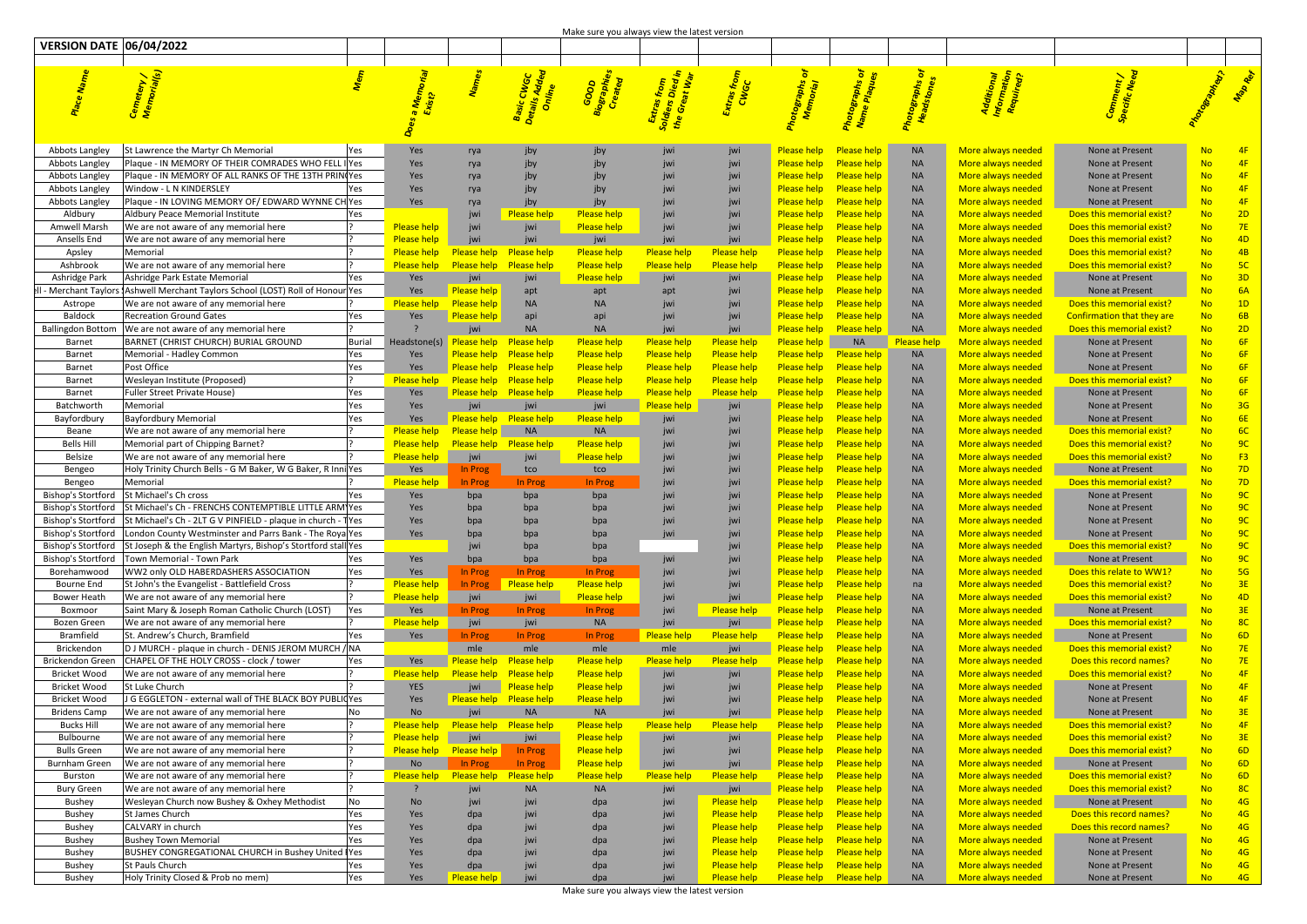| Specific Need                                          |                        |            |
|--------------------------------------------------------|------------------------|------------|
|                                                        |                        |            |
|                                                        |                        |            |
|                                                        | PAGGRANCE              |            |
| <b>None at Present</b>                                 | No                     | 4G         |
| <b>None at Present</b>                                 | No                     | 4G         |
| n                                                      | No                     | 4G         |
| <b>None at Present</b>                                 | No                     | 4G         |
| None at Present                                        | No                     | 4G         |
| <b>None at Present</b>                                 | No                     | 4G         |
| None at Present                                        | No                     | 4G         |
| None at Present                                        | <b>No</b>              | 4G         |
| Does this memorial exist?                              | <b>No</b>              | 6A<br>3F   |
| Does this memorial exist?<br>Does this memorial exist? | No<br>No               | 5C         |
| <b>None at Present</b>                                 | <b>No</b>              | 3F         |
| None at Present                                        | <b>No</b>              | 7B         |
| Does this memorial exist?                              | No                     | 6F         |
| None at Present                                        | No                     | 6F         |
| None at Present                                        | No                     | 6F         |
| None at Present                                        | No                     | 6F         |
| <b>None at Present</b>                                 | No                     | 6F         |
| <b>None at Present</b>                                 | No                     | 6F         |
| <b>None at Present</b>                                 | No                     | 4E         |
| Does this memorial exist?                              | No                     | 4C         |
| None at Present                                        | No                     | 4C         |
| None at Present                                        | No                     | 6G         |
| Does this memorial exist?                              | No                     | 6G         |
| None at Present                                        | <b>No</b>              | 5D         |
| Does this memorial exist?                              | <b>No</b>              | 5D         |
| Does this memorial exist?                              | No                     | 4F         |
| Does this memorial exist?                              | No                     | 2E         |
| Does this memorial exist?                              | No                     | 6B/C       |
| Does this memorial exist?<br><b>None at Present</b>    | No<br><b>No</b>        | 6B/C<br>3G |
| None at Present                                        | No                     | 6F         |
| None at Present                                        | <u>No</u>              | 6F         |
| <b>None at Present</b>                                 | No                     | 6F         |
| <b>None at Present</b>                                 | <b>No</b>              | 6F         |
| None at Present                                        | <b>No</b>              | 4F         |
| Does this memorial exist?                              | <b>No</b>              | 7C/8C      |
| Does this memorial exist?                              | <b>No</b>              | 6D         |
| Does this memorial exist?                              | <b>No</b>              | 2E         |
| None at Present                                        | <b>No</b>              | 6G         |
| Does this memorial exist?                              | <b>No</b>              | 4G         |
| Does this memorial exist?                              | No                     | 8D         |
| None at Present                                        | <b>No</b>              | 8D         |
| Does this memorial exist?                              | <b>No</b>              | 5G         |
| <b>None at Present</b>                                 | <b>No</b>              | 5G         |
| <b>None at Present</b>                                 | <b>No</b>              | 5G         |
| None at Present<br>Does this memorial exist?           | <b>No</b><br><b>No</b> | 5G<br>3E   |
| None at Present                                        | <b>No</b>              | 7F         |
| None at Present                                        | <b>No</b>              | 7F         |
| Does this memorial exist?                              | <b>No</b>              | 3E         |
| <b>None at Present</b>                                 | <b>No</b>              | 4F         |
| None at Present                                        | <b>No</b>              | 8C         |
| Does this memorial exist?                              | <b>No</b>              | 3D         |
| Does this memorial exist?                              | <b>No</b>              | 4F         |
| <b>None at Present</b>                                 | <b>No</b>              | 4F         |
| <b>None at Present</b>                                 | <b>No</b>              | 4F         |
| None at Present                                        | <b>No</b>              | 5/6C       |
| Does this memorial exist?                              | No                     | 7D/E       |
| None at Present                                        | N <sub>0</sub>         | 6C         |

|                                | Cemetery /<br><sup>Memorial(s)</sup>                                                                                                          |                                |                                          | Online                            |                                          | $\tilde{\mathbf{o}}$<br>Soldiers <sub>)</sub><br>the Gree |                           | orial                                    |                                          |                        | Addiner<br>Information<br>Required?      | $\overline{S}$                                         |                        |                |
|--------------------------------|-----------------------------------------------------------------------------------------------------------------------------------------------|--------------------------------|------------------------------------------|-----------------------------------|------------------------------------------|-----------------------------------------------------------|---------------------------|------------------------------------------|------------------------------------------|------------------------|------------------------------------------|--------------------------------------------------------|------------------------|----------------|
|                                |                                                                                                                                               |                                |                                          |                                   |                                          |                                                           |                           |                                          |                                          |                        |                                          |                                                        |                        |                |
| <b>Bushey</b>                  | Conservative Club<br>Yes                                                                                                                      | Yes                            | dpa                                      | dpa                               | dpa                                      | jwi                                                       | <b>Please help</b>        | Please help                              | <b>Please help</b>                       | <b>NA</b>              | More always needed                       | None at Present                                        | <b>No</b>              | 4G             |
| <b>Bushey</b>                  | Stepney Jewish Lads - Synagogue, Jewish Cemetery, Bus Yes<br>ney - Royal Masonic Sc Royal Masonic Boys School Roll Of Honour (now in Rick Yes | Yes<br>Yes                     | <b>Please help</b><br>abu                | jwi<br>mle                        | dpa<br>mle                               | jwi<br>jwi                                                | <b>Please help</b><br>jwi | Please help<br><b>Please help</b>        | <b>Please help</b><br>Please help        | <b>NA</b><br><b>NA</b> | More always needed<br>More always needed | None at Present<br>$\mathbf{0}$                        | <b>No</b><br><b>No</b> | 4G<br>4G       |
| <b>Bushey Heath</b>            | St Peter's Church - CHAPEL OF ST GEORGE - plaque to the                                                                                       | Yes                            | <b>Please help</b>                       | jwi                               | dpa                                      | jwi                                                       | <b>Please help</b>        | <b>Please help</b>                       | Please help                              | <b>NA</b>              | More always needed                       | None at Present                                        | <b>No</b>              | 4G             |
| <b>Bushey Heath</b>            | St Peter's Church - St George's Chapel - Brass Plate<br>Yes                                                                                   | Yes                            | abu                                      | jwi                               | dpa                                      | iwi                                                       | <b>Please help</b>        | <b>Please help</b>                       | <b>Please help</b>                       | <b>NA</b>              | More always needed                       | None at Present                                        | <b>No</b>              | 4G             |
| <b>Bushey Heath</b>            | St Peter's Church - St George's Chapel - Roll of Honour VYes                                                                                  | Yes                            | abu                                      | jwi                               | dpa                                      | jwi                                                       | <b>Please help</b>        | <b>Please help</b>                       | Please help                              | <b>NA</b>              | More always needed                       | None at Present                                        | <b>No</b>              | 4G             |
| <b>Bushey Heath</b>            | St Peter's Church - St George's Chapel - Window 1<br>Yes                                                                                      | Yes                            | abu                                      | jwi                               | dpa                                      | jwi                                                       | <b>Please help</b>        | <b>Please help</b>                       | <b>Please help</b>                       | <b>NA</b>              | More always needed                       | None at Present                                        | <b>No</b>              | 4G             |
| <b>Bushey Heath</b>            | St Peter's Church - St George's Chapel - Window 6<br>Yes                                                                                      | Yes                            | abu                                      | jwi                               | dpa                                      | jwi                                                       | <b>Please help</b>        | <b>Please help</b>                       | <b>Please help</b>                       | <b>NA</b>              | More always needed                       | None at Present                                        | <b>No</b>              | 4G             |
| Caldecote                      | We are not aware of any memorial here                                                                                                         | <b>Please help</b>             | Please help                              | jwi                               | jwi                                      | <b>Please help</b>                                        | <b>Please help</b>        | <b>Please help</b>                       | <b>Please help</b>                       | <b>NA</b>              | More always needed                       | Does this memorial exist?                              | <b>No</b>              | 6A             |
| <b>Chandler's Cross</b>        | We are not aware of any memorial here                                                                                                         | Prob not<br><b>Please help</b> | jwi                                      | jwi<br><b>Please help</b>         | jwi<br><b>Please help</b>                | jwi                                                       | jwi                       | <b>Please help</b>                       | Please help<br><b>Please help</b>        | <b>NA</b><br><b>NA</b> | More always needed                       | Does this memorial exist?<br>Does this memorial exist? | <b>No</b><br><b>No</b> | 3F<br>5C       |
| Charlton<br>Chipperfield       | We are not aware of any memorial here<br>St Paul's Chipperfield - Plaque in church<br>Yes                                                     | Yes                            | <b>Please help</b><br>In Prog            | Please help                       | Please help                              | jwi<br>jwi                                                | jwi<br>jwi                | <b>Please help</b><br><b>Please help</b> | <b>Please help</b>                       | <b>NA</b>              | More always needed<br>More always needed | None at Present                                        | <b>No</b>              | 3F             |
| hipping (See Buckland Memorial | Yes                                                                                                                                           | Yes                            | jwi                                      | <b>Please help</b>                | Please help                              | jwi                                                       | <b>Please help</b>        | <b>Please help</b>                       | <b>Please help</b>                       | <b>NA</b>              | More always needed                       | None at Present                                        | <b>No</b>              | 7B             |
| Chipping Barnet   Memorial     | Yes                                                                                                                                           | In Prog                        | In Prog                                  | In Prog                           | Please help                              | <b>Please help</b>                                        | <b>Please help</b>        | <b>Please help</b>                       | <b>Please help</b>                       | <b>NA</b>              | More always needed                       | Does this memorial exist?                              | <b>No</b>              | 6F             |
| <b>Chipping Barnet</b>         | Memorial - High Street Barnet<br>Yes                                                                                                          | Yes                            | Please help                              | <b>Please help</b>                | Please help                              | <b>Please help</b>                                        | <b>Please help</b>        | <b>Please help</b>                       | <b>Please help</b>                       | <b>NA</b>              | More always needed                       | None at Present                                        | <b>No</b>              | 6F             |
| <b>Chipping Barnet</b>         | Queen Elizabeth School<br>Yes                                                                                                                 | Yes                            | <b>Please help</b>                       | <b>Please help</b>                | Please help                              | <b>Please help</b>                                        | <b>Please help</b>        | <b>Please help</b>                       | <b>Please help</b>                       | <b>NA</b>              | More always needed                       | None at Present                                        | <b>No</b>              | 6F             |
| <b>Chipping Barnet</b>         | Queen Elizabeth School - Painting/crest?<br>Yes                                                                                               | Yes                            | <b>Please help</b>                       | <b>Please help</b>                | <b>Please help</b>                       | <b>Please help</b>                                        | <b>Please help</b>        | <b>Please help</b>                       | <b>Please help</b>                       | <b>NA</b>              | More always needed                       | None at Present                                        | <b>No</b>              | 6F             |
| <b>Chipping Barnet</b>         | Christ Church<br>Yes                                                                                                                          | Yes                            | <b>Please help</b>                       | <b>Please help</b>                | <b>Please help</b>                       | <b>Please help</b>                                        | <b>Please help</b>        | <b>Please help</b>                       | <b>Please help</b>                       | <b>NA</b>              | More always needed                       | None at Present                                        | <b>No</b>              | 6F             |
| <b>Chipping Barnet</b>         | Barnet United Reform Church<br>Yes                                                                                                            | Yes                            | Please help                              | <b>Please help</b>                | Please help                              | <b>Please help</b>                                        | Please help               | <b>Please help</b>                       | kmi                                      | <b>NA</b>              | More always needed                       | None at Present                                        | <b>No</b>              | 6F             |
| <b>Chiswell Green</b>          | We are not aware of any memorial here                                                                                                         | No                             | <b>Please help</b>                       | jwi                               | <b>Please help</b>                       | jwi                                                       | jwi                       | Please help                              | <b>Please help</b>                       | <b>NA</b>              | More always needed                       | None at Present                                        | <b>No</b>              | 4E             |
| Cockernhoe                     | COCKERNHOE (ST. HUGH) CHURCHYARD, OFFLEY                                                                                                      | ?                              | Please help                              | <b>Please help</b>                | <b>Please help</b>                       | jwi                                                       | jwi                       | Please help                              | Please help                              | <b>NA</b>              | More always needed                       | Does this memorial exist?                              | <b>No</b>              | 4C             |
| Cockernhoe                     | Memorial Hall<br>Yes<br>Cockfoster Village Memorial                                                                                           | Yes                            | jwi                                      | jwi<br><b>Please help</b>         | jwi                                      | iwi<br>jwi                                                | jwi                       | <b>Please help</b>                       | Please help<br><b>Please help</b>        | <b>NA</b><br><b>NA</b> | More always needed                       | None at Present<br>None at Present                     | <b>No</b><br><b>No</b> | 4C<br>6G       |
| Cockfosters<br>Cockfosters     | Yes<br>Christ Church                                                                                                                          | Yes<br>Please help             | jwi<br>jwi                               | <b>Please help</b>                | <b>Please help</b><br><b>Please help</b> | jwi                                                       | jwi<br>jwi                | <b>Please help</b><br><b>Please help</b> | Please help                              | <b>NA</b>              | More always needed<br>More always needed | Does this memorial exist?                              | <b>No</b>              | 6G             |
| Codicote                       | <b>St Giles ChurchMemorial</b><br>Yes                                                                                                         | Yes                            | pjo                                      | bpa                               | bpa                                      | jwi                                                       | jwi                       | <b>Please help</b>                       | <b>Please help</b>                       | <b>NA</b>              | More always needed                       | None at Present                                        | <b>No</b>              | <b>5D</b>      |
| Coleman Green                  | We are not aware of any memorial here                                                                                                         | <b>Please help</b>             | <u>Please help</u>                       | <b>Please help</b>                | <b>Please help</b>                       | jwi                                                       | <b>Please help</b>        | <b>Please help</b>                       | <b>Please help</b>                       | <b>NA</b>              | More always needed                       | Does this memorial exist?                              | <b>No</b>              | 5D             |
| <b>Colney Street</b>           | Memorial                                                                                                                                      | <b>Please help</b>             | <b>Please help</b>                       | <b>Please help</b>                | <b>Please help</b>                       | jwi                                                       | <b>Please help</b>        | <b>Please help</b>                       | <b>Please help</b>                       | <b>NA</b>              | More always needed                       | Does this memorial exist?                              | <b>No</b>              | 4F             |
| Cow Roast                      | We are not aware of any memorial here                                                                                                         | <b>Please help</b>             | jwi                                      | jwi                               | $\sf NA$                                 | jwi                                                       | jwi                       | <b>Please help</b>                       | <b>Please help</b>                       | <b>NA</b>              | More always needed                       | Does this memorial exist?                              | <b>No</b>              | 2E             |
| Cromer                         | St Peter and St Paul Church? Memorial                                                                                                         | <b>Please help</b>             | jwi                                      | jwi                               | Please help                              | jwi                                                       | jwi                       | <b>Please help</b>                       | <b>Please help</b>                       | <b>NA</b>              | More always needed                       | Does this memorial exist?                              | <b>No</b>              | 6B/C           |
| Cromer Hyde                    | St Peter and St Paul Church? Memorial                                                                                                         | Please help                    | <b>Please help</b>                       | <b>Please help</b>                | <b>Please help</b>                       | <b>Please help</b>                                        | <b>Please help</b>        | <b>Please help</b>                       | <b>Please help</b>                       | <b>NA</b>              | More always needed                       | Does this memorial exist?                              | <b>No</b>              | 6B/C           |
| Croxley Green                  | St Oswald's Church<br>No                                                                                                                      | No                             | <b>NA</b>                                | <b>NA</b>                         | <b>NA</b>                                | <b>NA</b>                                                 | jwi                       | Please help                              | <b>Please help</b>                       | <b>NA</b>              | More always needed                       | None at Present                                        | <b>No</b>              | 3 <sub>G</sub> |
| Cuffley                        | Old St Andrew's Ch (The Tin Church) - Demolished<br>No                                                                                        | <b>No</b>                      | jwi                                      | bpa                               | bpa                                      | jwi                                                       | jwi                       | <b>Please help</b>                       | <b>Please help</b>                       | <b>NA</b>              | More always needed                       | None at Present                                        | <b>No</b>              | 6F             |
| Cuffley                        | ST ANDREW'S ZEPPELIN MEMORIAL - TO RECORD THE NYes                                                                                            | Yes                            | iwi                                      | bpa                               | bpa                                      | iwi                                                       | jwi                       | <b>Please help</b>                       | <b>Please help</b>                       | <b>NA</b>              | More always needed                       | <b>None at Present</b>                                 | <b>No</b>              | 6F             |
| Cuffley<br>Cuffley             | <b>St Andrews Church</b><br>ADRIAN HARDMAN (LOST) - ST ANDREWS MISSION CHUYes                                                                 | No<br>Yes                      | jwi<br><b>Please help</b>                | bpa<br><b>Please help</b>         | bpa<br>Please help                       | jwi<br>jwi                                                | jwi<br>jwi                | Please help<br>Please help               | <b>Please help</b><br>Please help        | <b>NA</b><br><b>NA</b> | More always needed<br>More always needed | None at Present<br>None at Present                     | <b>No</b><br><b>No</b> | 6F<br>6F       |
| Darley Hall                    | We are not aware of any memorial here<br>No                                                                                                   | No                             | Please help                              | Please help                       | Please help                              | jwi                                                       | jwi                       | Please help                              | Please help                              | <b>NA</b>              | More always needed                       | None at Present                                        | <b>No</b>              | 4F             |
| Dassels                        | We are not aware of any memorial here                                                                                                         | Please help                    | jwi                                      | jwi                               | Please help                              | iwi                                                       | jwi                       | Please help                              | Please help                              | <b>NA</b>              | More always needed                       | Does this memorial exist?                              | <b>No</b>              | 7C/8C          |
| Digswell                       | St John's Church () also see Harmer Green                                                                                                     | <b>NA</b>                      | rgi                                      | In Prog                           | In Prog                                  | jwi                                                       | jwi                       | Please help                              | Please help                              | <b>NA</b>              | More always needed                       | Does this memorial exist?                              | <b>No</b>              | 6D             |
| Dudswell                       | We are not aware of any memorial here                                                                                                         | <b>Please help</b>             | jwi                                      | jwi                               | Please help                              | jwi                                                       | jwi                       | Please help                              | Please help                              | <b>NA</b>              | More always needed                       | Does this memorial exist?                              | <b>No</b>              | 2E             |
| East Barnet                    | St Mary the Virgin<br>Yes                                                                                                                     | Yes                            | <b>Please help</b>                       | <b>Please help</b>                | Please help                              | <b>Please help</b>                                        | <b>Please help</b>        | Please help                              | Please help                              | <b>NA</b>              | More always needed                       | None at Present                                        | <b>No</b>              | 6G             |
| Eastbury                       | We are not aware of any memorial here                                                                                                         | <b>Please help</b>             | jwi                                      | jwi                               | <b>NA</b>                                | jwi                                                       | jwi                       | Please help                              | Please help                              | <b>NA</b>              | More always needed                       | Does this memorial exist?                              | <b>No</b>              | 4G             |
| Eastwick                       | St Botolph's Church We are not aware of any memorial                                                                                          | Please help                    | aho                                      | aho                               | aho                                      | jwi                                                       | jwi                       | Please help                              | Please help                              | <b>NA</b>              | More always needed                       | Does this memorial exist?                              | <b>No</b>              | 8D             |
| Eastwick                       | Lt L H S Bowlby -Original cross in church - LT L H S BOWIYes                                                                                  | Yes                            | aho                                      | aho                               | aho                                      | jwi                                                       | jwi                       | Please help                              | Please help                              | <b>NA</b>              | More always needed                       | None at Present                                        | <b>No</b>              | 8D             |
| Elstree                        | St Nicholas Church CHURCHYARD                                                                                                                 | <b>Please help</b>             | <b>Please help</b>                       | <b>Please help</b>                | <b>Please help</b>                       | jwi                                                       | jwi                       | Please help                              | <b>Please help</b>                       | <b>NA</b>              | More always needed                       | Does this memorial exist?                              | <b>No</b>              | 5G             |
| Elstree                        | St Nicholas Church - RADM N GRANT - WINDOW -in chuYes                                                                                         | Yes                            | <b>Please help</b><br><b>Please help</b> | Please help                       | Please help                              | jwi                                                       | jwi                       | Please help                              | Please help                              | <b>NA</b>              | More always needed                       | None at Present                                        | <b>No</b>              | 5G             |
| Elstree<br>Elstree             | St Nicholas Church - LEONARD MICKLEM WINDOW - in Yes<br>Haberdashers Askes School<br>Yes                                                      | Yes<br>Yes                     | <b>Please help</b>                       | <b>Please help</b><br>Please help | Please help<br><b>Please help</b>        | jwi<br>jwi                                                | jwi<br>jwi                | Please help<br>Please help               | Please help<br>Please help               | <b>NA</b><br><b>NA</b> | More always needed<br>More always needed | None at Present<br>None at Present                     | <b>No</b><br><b>No</b> | 5G<br>5G       |
| Felden                         | We are not aware of any memorial here                                                                                                         | Please help                    | nA                                       | <b>NA</b>                         | <b>NA</b>                                | jwi                                                       | jwi                       | Please help                              | Please help                              | <b>NA</b>              | More always needed                       | Does this memorial exist?                              | <b>No</b>              | 3E             |
| <b>Flamstead Bury</b>          | We are not aware of any memorial here<br>No                                                                                                   | No                             | <b>Please help</b>                       | <b>Please help</b>                | <b>Please help</b>                       | <b>Please help</b>                                        | <b>Please help</b>        | <b>Please help</b>                       | <b>Please help</b>                       | <b>NA</b>              | More always needed                       | None at Present                                        | <b>No</b>              | 7F             |
|                                | nstead End (Nr Chesht We are not aware of any memorial here<br>No                                                                             | <b>No</b>                      | Please help                              | jwi                               | <b>Please help</b>                       | jwi                                                       | jwi                       | Please help                              | Please help                              | <b>NA</b>              | More always needed                       | None at Present                                        | <b>No</b>              | 7F             |
| Frithsden                      | Memorial - See Nettleden & Frithden<br>No                                                                                                     |                                | <b>NA</b>                                | <b>NA</b>                         | <b>NA</b>                                | jwi                                                       | jwi                       | Please help                              | <b>Please help</b>                       | <b>NA</b>              | More always needed                       | Does this memorial exist?                              | <b>No</b>              | 3E             |
| Frogmore                       | Yes<br><b>Holy Trinity Church Memorial</b>                                                                                                    | Yes                            | <b>Please help</b>                       | <b>Please help</b>                | <b>Please help</b>                       | <b>Please help</b>                                        | <b>Please help</b>        | Please help                              | <b>Please help</b>                       | <b>NA</b>              | More always needed                       | None at Present                                        | <b>No</b>              | 4F             |
| Furneux Pelham                 | Furneux Pelham Village Memorial<br>Yes                                                                                                        | Yes                            | I&sb                                     | I&sb                              | I&sb                                     | jwi                                                       | jwi                       | Please help                              | Please help                              | <b>NA</b>              | More always needed                       | None at Present                                        | <b>No</b>              | 8C             |
| Gaddesden Row                  | We are not aware of any memorial here                                                                                                         | <b>Please help</b>             | <b>Please help</b>                       | Please help                       | Please help                              | jwi                                                       | jwi                       | Please help                              | Please help                              | <b>NA</b>              | More always needed                       | Does this memorial exist?                              | <b>No</b>              | 3D             |
| Garston                        | We are not aware of any memorial here                                                                                                         | <b>Please help</b>             | Please help                              | Please help                       | Please help                              | jwi                                                       | jwi                       | Please help                              | Please help                              | <b>NA</b>              | More always needed                       | Does this memorial exist?                              | <b>No</b>              | 4F             |
|                                | irston - Parmiters SchoParmiters School - plaque<br>Yes                                                                                       | Yes                            |                                          | Please help Please help           | Please help                              | <b>Please help</b>                                        | <b>Please help</b>        | <b>Please help</b>                       | <b>Please help</b>                       | <b>NA</b>              | More always needed                       | None at Present                                        | <b>No</b>              | 4F             |
|                                | Irston - Parmiters SchoParmiters School - window - THEIR NAME/ LIVETH FOR/Yes                                                                 | Yes                            | Please help                              | Please help                       | Please help                              | <b>Please help</b>                                        | <b>Please help</b>        | Please help                              | <b>Please help</b>                       | <b>NA</b>              | More always needed                       | None at Present                                        | <b>No</b>              | 4F             |
| Gosmore<br><b>Great Amwell</b> | We are not aware of any memorial here<br>Check other                                                                                          | No<br><b>Please help</b>       | jwi                                      | Please help<br><b>Please help</b> | Please help<br>Please help               | jwi<br>mle                                                | jwi<br>jwi                | Please help<br>Please help               | <b>Please help</b><br><b>Please help</b> | <b>NA</b><br><b>NA</b> | More always needed<br>More always needed | None at Present<br>Does this memorial exist?           | <b>No</b>              | 5/6C<br>7D/E   |
| <b>Great Ashby</b>             | We are not aware of any memorial here<br>No                                                                                                   | <b>No</b>                      | <b>Please help</b><br>jwi                | jwi                               | <b>NA</b>                                | <b>Please help</b>                                        | <b>Please help</b>        |                                          | Please help Please help                  | <b>NA</b>              | More always needed                       | None at Present                                        | <b>No</b><br><b>No</b> | 6C             |
|                                |                                                                                                                                               |                                |                                          |                                   |                                          |                                                           |                           |                                          |                                          |                        |                                          |                                                        |                        |                |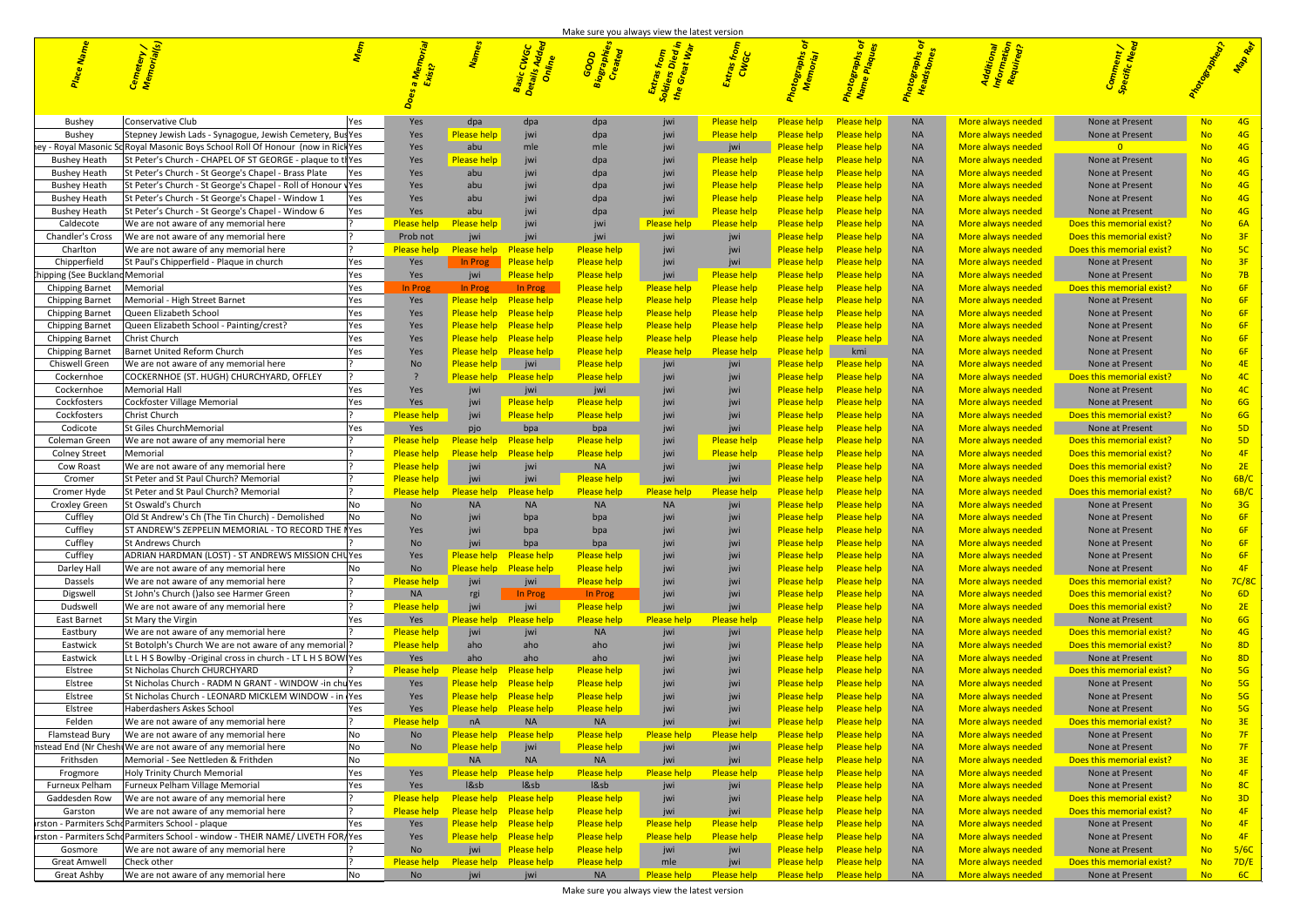| Comment)<br><sup>Qectific</sup> Need                   | Protosionne     |                                  |
|--------------------------------------------------------|-----------------|----------------------------------|
|                                                        |                 |                                  |
|                                                        |                 |                                  |
|                                                        |                 |                                  |
| Does this memorial exist?                              | No              | 4/5C                             |
| Is this man WW1                                        | No              | 4/5C                             |
| None at Present                                        | No              | 5B                               |
| Does this memorial exist?                              | No              | 7C/D                             |
| Does this memorial exist?                              | No              | 1D                               |
| Does this memorial exist?<br>Does this memorial exist? | No<br>No        | 5D<br>8C                         |
| Does this memorial exist?                              | No              | 8D                               |
| <b>None at Present</b>                                 | No              | 5F                               |
| <b>None at Present</b>                                 | No              | 7B                               |
| <b>None at Present</b>                                 | No              | 4D                               |
| <b>None at Present</b>                                 | No              | 4 <sub>D</sub>                   |
| None at Present<br>None at Present                     | No<br><b>No</b> | 4 <sub>D</sub><br>4 <sub>D</sub> |
| <b>None at Present</b>                                 | No              | 4 <sub>D</sub>                   |
| None at Present                                        | No              | 4 <sub>D</sub>                   |
| None at Present                                        | No              | 4 <sub>D</sub>                   |
| None at Present                                        | No              | 4 <sub>D</sub>                   |
| None at Present                                        | <b>No</b>       | 4 <sub>D</sub>                   |
| None at Present                                        | No              | 4 <sub>D</sub>                   |
| <b>None at Present</b><br><b>None at Present</b>       | No<br>No        | 4 <sub>D</sub><br>4 <sub>D</sub> |
| <b>None at Present</b>                                 | No              | 4 <sub>D</sub>                   |
| Does this memorial exist?                              | No              | 2E                               |
| Does this memorial exist?                              | No              | 4 <sub>D</sub>                   |
| <b>None at Present</b>                                 | No              | 3G                               |
| <b>None at Present</b>                                 | No              | 3 <sub>G</sub>                   |
| None at Present                                        | No              | 7D                               |
| Does this record names?<br><b>None at Present</b>      | No<br>No        | 7D<br>7D                         |
| Does this record names?                                | No              | 7D                               |
| <b>None at Present</b>                                 | No              | <b>7E</b>                        |
| <mark>s this record names:</mark>                      | <b>No</b>       | 7E                               |
| None at Present                                        | No              | 7E                               |
| None at Present                                        | No              | <b>7E</b>                        |
| None at Present                                        | No              | 6E                               |
| None at Present<br>None at Present                     | No<br>No        | 4B<br>7D                         |
| <b>None at Present</b>                                 | No              | 7D                               |
| <b>None at Present</b>                                 | No              | 7D                               |
| <b>None at Present</b>                                 | No              | 7D                               |
| None at Present                                        | No              | 7D                               |
| Does this memorial exist?                              | No              | 3E                               |
| Does this memorial exist?                              | No              | 5B                               |
| Does this memorial exist?<br>Does this memorial exist? | No<br>No        | 5B<br>5B                         |
| Does this memorial exist?                              | No              | 9C                               |
| <b>None at Present</b>                                 | No              | 9C                               |
| None at Present                                        | No              | 9C                               |
| None at Present                                        | No              | 9C                               |
| None at Present                                        | No              | <b>7E</b>                        |
| None at Present<br>Does this memorial exist?           | No<br><b>No</b> | <b>7E</b><br>3F                  |
| Does this memorial exist?                              | <b>No</b>       | 8B?                              |
| Does this memorial exist?                              | No              | 8B?                              |
| Does this memorial exist?                              | No              | 7B                               |
| None at Present                                        | No              | 4F                               |
| None at Present                                        | No              | 3D                               |
| None at Present                                        | No              | 4F                               |
| None at Present                                        | No              | 5B                               |

Make sure you always view the latest version<br>  $\frac{S}{\sqrt{2}}$ 

| Great Offley               | <b>OFFLEY CHURCH WAR MEMORIAL - Anglian Church</b>                                                                                                  |        |                                          | <b>Please help</b> Please help      | In Prog                                            | In Prog                                  | <b>iwi</b>                        |                           | <b>Please help</b>                         | <b>Please help</b>                                 | <b>NA</b>                      | More always needed                       | Does this memorial exist?                              | No.                    |                |
|----------------------------|-----------------------------------------------------------------------------------------------------------------------------------------------------|--------|------------------------------------------|-------------------------------------|----------------------------------------------------|------------------------------------------|-----------------------------------|---------------------------|--------------------------------------------|----------------------------------------------------|--------------------------------|------------------------------------------|--------------------------------------------------------|------------------------|----------------|
| Great Offley               | E R G HUGHES - plaque in church                                                                                                                     | Yes    | Yes                                      |                                     | adu                                                | adu                                      |                                   |                           | <b>Please help</b>                         | <b>Please help</b>                                 | <b>NA</b>                      | More always needed                       | <u>Is this man WW1</u>                                 | No                     | 4/5            |
| Great Wymondley            | St Mary the Virgin Church Lychgate                                                                                                                  | Yes    | Yes                                      |                                     | SOS                                                | sos                                      | JWI                               |                           | <b>Please help</b>                         | <b>Please help</b>                                 | <b>NA</b>                      | More always needed                       | None at Present                                        |                        | $-5B$          |
| Green End                  | We are not aware of any memorial here                                                                                                               |        | <b>Please help</b>                       | iw                                  |                                                    | <b>Please help</b>                       | <b>Please help</b>                |                           | <b>Please help</b>                         | <b>Please help</b>                                 | <b>NA</b>                      | More always needed                       | Does this memorial exist?                              | <b>No</b>              | - 7C/I         |
| Gubblecote<br>Gustard Wood | We are not aware of any memorial here<br>St Peters Church                                                                                           |        | <b>Please help</b><br><b>Please help</b> | jwi                                 | lease help                                         | <b>NA</b><br><b>Please help</b>          | jwi                               |                           | <b>Please help</b><br><b>Please help</b>   | <b>Please help</b><br><b>Please help</b>           | <b>NA</b><br><b>NA</b>         | More always needed<br>More always needed | Does this memorial exist?<br>Does this memorial exist? | N <sub>c</sub>         | - 5D           |
| Hadham Ford                | We are not aware of any memorial here                                                                                                               |        | <b>Please help</b>                       | iw                                  | jwi                                                | <b>Please help</b>                       | jwi                               |                           | <b>Please help</b>                         | <b>Please help</b>                                 | <b>NA</b>                      | More always needed                       | Does this memorial exist?                              |                        |                |
| Hadham Cross               | We are not aware of any memorial here                                                                                                               |        | <u>Please help</u>                       | jwi                                 | lease help                                         | <b>Please help</b>                       | jwi                               |                           | Please help                                | <b>Please help</b>                                 | <b>NA</b>                      | More always needed                       | Does this memorial exist?                              | <b>No</b>              | - 8D           |
| Hadley Highstone           | Memorial Hall                                                                                                                                       |        | Yes                                      |                                     | <b>NA</b>                                          | <b>NA</b>                                | NA                                |                           | Please help-                               | <b>Please help</b>                                 | <b>NA</b>                      | More always needed                       | None at Present                                        | No                     |                |
| Hare Street                | Memorial                                                                                                                                            | INo.   | -No                                      |                                     | jwi                                                |                                          |                                   |                           | <b>Please help</b>                         | Please help                                        | <b>NA</b>                      | More always needed                       | None at Present                                        | No                     |                |
| Harpender                  | St John the Baptist Ch                                                                                                                              | Yes    | Yes                                      |                                     | <u>lease hel</u>                                   | <b>Please help</b>                       | iw                                |                           | Please help sba                            |                                                    | <b>NA</b>                      | More always needed                       | None at Present                                        | No.                    |                |
| Harpender                  | HARPENDEN (ST. NICHOLAS) CHURCHYARD                                                                                                                 | Burial | eadstone(s)                              |                                     | Please hel <sub>l</sub>                            | <b>Please help</b>                       | iw                                |                           | <u>Please help</u>                         | <b>Please help</b>                                 | <b>Please help</b>             | More always needed                       | None at Present                                        | No.                    |                |
| Harpender                  | St Nicholas' Church Roll of Honour                                                                                                                  | Yes    | Yes                                      |                                     | lease helj                                         | <b>Please help</b>                       |                                   |                           | <b>Please help</b>                         | <b>Please help</b>                                 | <b>NA</b>                      | More always needed                       | None at Present                                        | No.                    |                |
| Harpender                  | ST NICHOLAS CHURCH J H S SIMONS - plaque in church Yes                                                                                              |        | Yes<br>Yes                               |                                     | lease help<br><u>lease help</u>                    | <b>Please help</b><br><b>Please help</b> | iw<br>iwi                         |                           | <b>Please help</b>                         | <b>Please help</b><br><b>Please help</b>           | <b>NA</b><br><b>NA</b>         | More always needed<br>More always needed | None at Present<br>None at Present                     | No<br>No               | 4 <sub>D</sub> |
| Harpenden<br>Harpender     | St Nicholas' Church - A J CLAY - plaque in church - TO THYes<br>St Nicholas' Church - C R Lydekker                                                  | Yes    | Yes                                      |                                     | <u>lease help</u>                                  | <b>Please help</b>                       | iw                                |                           | <b>Please help</b><br><u>Please help -</u> | <b>Please help</b>                                 | <b>NA</b>                      | More always needed                       | None at Present                                        | No                     | 4 <sup>D</sup> |
| Harpenden                  | St Nicholas' Church - G O Lydekker                                                                                                                  |        | Yes                                      |                                     | <u>lease help</u>                                  | <b>Please help</b>                       | iwi                               |                           | <u>Please help </u>                        | <b>Please help</b>                                 | <b>NA</b>                      | More always needed                       | None at Present                                        | No.                    |                |
| Harpenden                  | St Nicholas' Church - C BLAKE - plaque in church - TO THYes                                                                                         |        | Yes                                      |                                     | <u>lease help</u>                                  | <b>Please help</b>                       | jwi                               |                           | <u>Please help-</u>                        | <b>Please help</b>                                 | <b>NA</b>                      | More always needed                       | None at Present                                        | No.                    |                |
| Harpenden                  | St Nicholas' Church - D G Broad - plaque in church -                                                                                                |        | Yes                                      |                                     | lease help                                         | <b>Please help</b>                       |                                   |                           | <b>Please help</b>                         | <b>Please help</b>                                 | <b>NA</b>                      | More always needed                       | None at Present                                        | <b>No</b>              |                |
| Harpenden                  | HARPENDEN (WESTFIELD) CEMETERY                                                                                                                      | INo.   | <b>No</b>                                |                                     | <b>NA</b>                                          | <b>NA</b>                                | <b>NA</b>                         |                           | <b>Please help</b>                         | <b>Please help</b>                                 | <b>NA</b>                      | <b>NA</b>                                | None at Present                                        | <b>No</b>              |                |
| Harpenden                  | Harpenden Town Memorial                                                                                                                             | Yes    | Yes                                      | jwi                                 | <u>Please helj</u>                                 | <b>Please help</b>                       |                                   |                           | <b>Please help</b>                         | <b>Please help</b>                                 | <b>NA</b>                      | More always needed                       | None at Present                                        | No.                    |                |
| Harpenden                  | HARPENDEN NURSING CENTRE -                                                                                                                          | Yes    | Yes                                      | <b>Please help</b>                  | <b>Please help</b>                                 | <b>Please help</b>                       |                                   |                           | <b>Please help</b>                         | Please help                                        | <b>NA</b>                      | More always needed                       | None at Present                                        | No                     |                |
| Harpender                  | St George's School                                                                                                                                  | Yes    | Yes                                      |                                     | Please help - Please help-                         | <b>Please help</b>                       | iw                                |                           | <u>Please help - </u>                      | Please help                                        | <b>NA</b>                      | More always needed                       | None at Present                                        |                        |                |
| Hastoe                     | We are not aware of any memorial here                                                                                                               |        | <b>Please help</b>                       | iwi                                 | iwi                                                | <b>iwi</b>                               | iw                                |                           | Please help                                | <b>Please help</b> NA                              |                                | More always needed                       | Does this memorial exist?                              | <b>No</b>              |                |
| <b>Hatching Green</b>      | We are not aware of any memorial here<br>ST JOHNS CHURCH Village Memorial                                                                           |        | <b>Please help</b><br>Yes                | <b>Please help</b><br>jwi           | <b>Please help</b><br><u>Please heli</u>           | <b>Please help</b><br><b>Please help</b> | <b>Please help</b><br>Please help | <b>Please help</b><br>jwi | <b>Please help</b><br>Please help i        | <b>Please help</b><br>bth                          | <b>Please hel</b><br><b>NA</b> | More always needed<br>More always needed | Does this memorial exist?<br>None at Present           |                        |                |
| Heronsgate<br>Heronsgate   | Heronsgate Village Memorial                                                                                                                         | Yes    | Yes                                      |                                     | <u>Please helj</u>                                 | <b>Please help</b>                       | <b>Please help</b>                |                           | <u>Please help-</u>                        | bth                                                |                                | More always needed                       | None at Present                                        |                        |                |
| Hertford                   | P R ODELL - HERTFORD (ST. ANDREW'S) Church - TO TH Yes                                                                                              |        | Yes                                      |                                     | mle                                                | mle                                      |                                   |                           | <u>Please help-</u>                        | <b>In Prog</b>                                     |                                | More always needed                       | None at Present                                        |                        |                |
| Hertford                   | Hertford United Reformed Church Memorial HERTFORDYes                                                                                                |        | Yes                                      |                                     | mle                                                | mle                                      |                                   |                           | <u>Please help </u>                        | <b>Please help</b>                                 | <b>NA</b>                      | More always needed                       | Does this record names?                                | N <sub>o</sub>         |                |
| Hertford                   | Hertford Baptist Church                                                                                                                             |        | Yes                                      |                                     | mle                                                |                                          |                                   |                           | <u>Please help -</u>                       | <b>Please help</b>                                 | <b>NA</b>                      | More always needed                       | None at Present                                        |                        |                |
| Hertford                   | HERTFORD (ALL SAINTS) CHURCH Regimental Memorial Yes                                                                                                |        | Yes                                      |                                     | mle                                                |                                          |                                   |                           | <u>Please help -</u>                       | <b>Please help</b>                                 | <b>NA</b>                      | More always needed                       | Does this record names?                                | <b>No</b>              |                |
| Hertford Heath             | Hertford Heath Village Memorial                                                                                                                     |        | Yes                                      | In Prog                             | In Prog                                            | In Prog                                  |                                   |                           |                                            | Please help Please help                            | <b>NA</b>                      | More always needed                       | None at Present                                        |                        |                |
|                            | Heath - Haileybury (HAILEYBURY VC AND GC MEMORIAL - HAILEYBURY COL Yes                                                                              |        | Yes                                      |                                     | mle                                                | mle                                      |                                   |                           | <b>Please help</b>                         | <b>Please help</b>                                 | <b>NA</b>                      | More always needed                       | Does this record names?                                | INC                    |                |
|                            | rd Heath - Haileybury (HAILEYBURY COLLEGE 4 tennis courts                                                                                           | Yes    | Yes                                      | mle                                 | mle                                                | $m$ le                                   | mle                               |                           | <u>Please help</u>                         | <b>Please help</b>                                 | <b>NA</b>                      | More always needed                       | None at Present                                        | No                     |                |
|                            | rd Heath - Haileybury (HAILEYBURY COLLEGE Two x Fives courts to R Upton<br>Hertingfordbury   St Mary's Church - JULIAN GRENFELL POEM 'INTO BATT Yes | lYes   | Yes<br>Yes                               |                                     | mle                                                |                                          |                                   |                           | <b>Please help</b>                         | <b>Please help</b><br><b>Please help</b>           | <b>NA</b>                      | More always needed                       | None at Present                                        | <b>No</b><br><b>No</b> |                |
| Hexton                     | St Faith's Church - plaque in church                                                                                                                | Yes    | Yes                                      |                                     | mle                                                | mle<br>adu                               |                                   |                           | <u>Please help</u><br><u>Please help</u>   | <b>Please help</b>                                 | <b>NA</b><br><b>NA</b>         | More always needed<br>More always needed | None at Present<br>None at Present                     | <b>No</b>              |                |
| <b>High Cross</b>          | St John's Church                                                                                                                                    | Yes    | Yes                                      |                                     | mle                                                | mle                                      |                                   |                           | <b>Please help</b>                         | <b>Please help</b>                                 | <b>NA</b>                      | <b>NA</b>                                | None at Present                                        | <b>No</b>              |                |
| <b>High Cross</b>          | W S INWOOD - 9 HIGH CROSS RADLETT RD - LEST WE FIYes                                                                                                |        | Yes                                      |                                     | <u>lease help</u>                                  | <b>Please help</b>                       | iw                                |                           | <b>Please help</b>                         | <b>Please help</b>                                 | <b>NA</b>                      | More always needed                       | None at Present                                        | <b>No</b>              |                |
| <b>High Cross</b>          | St John's Church - A Martin-Leake, VC and Bar - GEORGI Yes                                                                                          |        | Yes                                      |                                     | <u>Please helj</u>                                 | <b>Please help</b>                       | iwi                               |                           | <b>Please help</b>                         | <b>Please help</b>                                 | <b>NA</b>                      | More always needed                       | None at Present                                        | <b>No</b>              |                |
| High Wych                  | St James - plaques from external cross now interior well Yes                                                                                        |        | Yes                                      | jwi                                 | <u>Please heli</u>                                 | <b>Please help</b>                       | jwi                               |                           | <b>Please help</b>                         | <b>Please help</b>                                 | <b>NA</b>                      | More always needed                       | None at Present                                        | <b>No</b>              |                |
| High Wych                  | <b>Memorial Hall</b>                                                                                                                                | lYes.  | Yes                                      |                                     | <u>Please help - Please help</u>                   | <b>Please help</b>                       | jwi                               |                           | Please help                                | <b>Please help</b>                                 | <b>NA</b>                      | More always needed                       | None at Present                                        | Nd                     |                |
| Highfield                  | Memorial                                                                                                                                            |        | Please help                              | <b>Please help Please help</b>      |                                                    | <b>Please help</b>                       | iwi                               |                           | Please help                                | <b>Please help</b>                                 | <b>NA</b>                      | More always needed                       | Does this memorial exist?                              | <b>No</b>              |                |
| Hitchin                    | St John's Ch memorial now in St Mary's WW2                                                                                                          | INA.   |                                          | dba                                 | <b>NA</b>                                          | <b>NA</b>                                | <b>NA</b>                         |                           |                                            | Please help Please help                            | <b>NA</b>                      | More always needed                       | Does this memorial exist?                              | Nc                     | $-5B$          |
| Hitchin                    | Christchurch                                                                                                                                        |        |                                          | Please help Please help Please help |                                                    | <b>Please help</b>                       | Please help                       |                           |                                            | Please help Please help                            | <b>NA</b>                      | More always needed                       | Does this memorial exist?                              | Nc                     | $-5B$          |
| Hitchin                    | Our Lady Immaculate & St Andrew                                                                                                                     |        | <b>Please help</b>                       |                                     | <b>Please help Please help</b>                     | <b>Please help</b>                       | Please hel                        |                           |                                            | Please help Please help                            | <b>NA</b>                      | More always needed                       | Does this memorial exist?                              |                        | <b>5B</b>      |
| Hockerill<br>Hockerill     | Hockerill<br>All Saints' Church - Roll of Honour                                                                                                    | Yes    | <b>Please help</b><br>Yes                |                                     | Please help Please help<br>Please help Please help | iwi                                      | iwi                               |                           |                                            | Please help Please help<br>Please help Please help | <b>NA</b><br><b>NA</b>         | More always needed<br>More always needed | Does this memorial exist?<br>None at Present           | <b>No</b><br><b>No</b> |                |
| Hockerill                  | All Saints' Church - plaque in church                                                                                                               | Yes    | Yes                                      |                                     | <b>Please help</b> Please help                     | iw                                       |                                   |                           |                                            | Please help Please help                            | <b>NA</b>                      | More always needed                       | None at Present                                        | <b>No</b>              |                |
| Hockerill                  | All Saints' Church - WILLIAM HOBBS SANCTUARY - LAMIYes                                                                                              |        | Yes                                      |                                     | <b>Please help</b> Please help                     | jwi                                      |                                   |                           | <u>Please help -</u>                       | <b>Please help</b>                                 | <b>NA</b>                      | More always needed                       | None at Present                                        | <b>No</b>              |                |
| Hoddesdon                  | Hoddesdon Congregational Church Memorial                                                                                                            | Yes    | Yes                                      |                                     | Please help - Please help -                        | <b>Please help</b>                       | iwi                               |                           | <u>Please help</u>                         | <b>Please help</b>                                 | <b>NA</b>                      | More always needed                       | None at Present                                        | <b>No</b>              |                |
| Hoddesdon                  | <b>St Augustine's Church</b>                                                                                                                        | Yes    | Yes                                      |                                     | Please help - Please help-                         | <b>Please help</b>                       | jwi                               |                           | <b>Please help</b>                         | <b>Please help</b>                                 | <b>NA</b>                      | More always needed                       | None at Present                                        | <b>No</b>              |                |
| Home Park Mills            | Memorial                                                                                                                                            |        | <u>Please help</u>                       |                                     | <b>Please help</b> Please help                     | <b>Please help</b>                       | jwi                               |                           | <u>Please help</u>                         | <b>Please help</b>                                 | <b>NA</b>                      | More always needed                       | Does this memorial exist?                              | <b>No</b>              |                |
| Hormead Magna              | Memorial (see Great Hormead)                                                                                                                        |        | In Prog                                  | In Prog                             | <b>In Prog</b>                                     | In Prog                                  | <b>Please help</b>                | <b>Please help</b>        |                                            | <b>Please help</b> Please help                     | <b>NA</b>                      | More always needed                       | Does this memorial exist?                              | No                     | 8B             |
| Hormead Parva              | Memorial (See Little Hormead)                                                                                                                       |        | In Prog                                  | In Prog                             | <b>In Prog</b>                                     | In Prog                                  | <b>Please help</b>                | <b>Please help</b>        |                                            | <b>Please help</b> Please help                     | <b>NA</b>                      | More always needed                       | Does this memorial exist?                              | No                     | 8B             |
| How Green                  | Memorial                                                                                                                                            |        | <b>Please help</b>                       |                                     | <b>Please help</b> Please help                     | <b>Please help</b>                       | jwi                               | iwi                       |                                            | Please help Please help                            | <b>NA</b>                      | More always needed                       | Does this memorial exist?                              | No                     | 7B             |
| How Wood                   | Memorial                                                                                                                                            |        | No                                       | iwi                                 | <b>NA</b>                                          | <b>NA</b>                                | iwi                               |                           |                                            | Please help Please help                            | <b>NA</b>                      | More always needed                       | None at Present                                        | <b>No</b>              |                |
| Hudnal                     | Memorial - See Little Gaddesden                                                                                                                     |        | Yes                                      | iwi                                 | jw1                                                | <b>Please help</b>                       | <b>Please help</b>                | <b>Please help</b>        |                                            | <b>Please help</b> Please help                     | <b>NA</b><br><b>NA</b>         | More always needed                       | None at Present                                        | <b>No</b><br><b>No</b> |                |
| Hunton Bridge<br>Ickleford | Memorial OS Langleybury Church<br>St. Katharine's Church - Cyril A Walton plaque in church Yes                                                      |        | Yes<br>Yes                               |                                     | Please help - Please help -                        | <b>Please help</b>                       | <b>Please help</b><br>iwi         | jwi                       |                                            | Please help Please help                            | <b>NA</b>                      | More always needed                       | None at Present                                        | <b>No</b>              | $-5B$          |
|                            |                                                                                                                                                     |        |                                          | jro                                 | bpa                                                | bpa                                      |                                   |                           |                                            | <b>Please help</b> Please help                     |                                | More always needed                       | None at Present                                        |                        |                |

<u> Tanzania</u>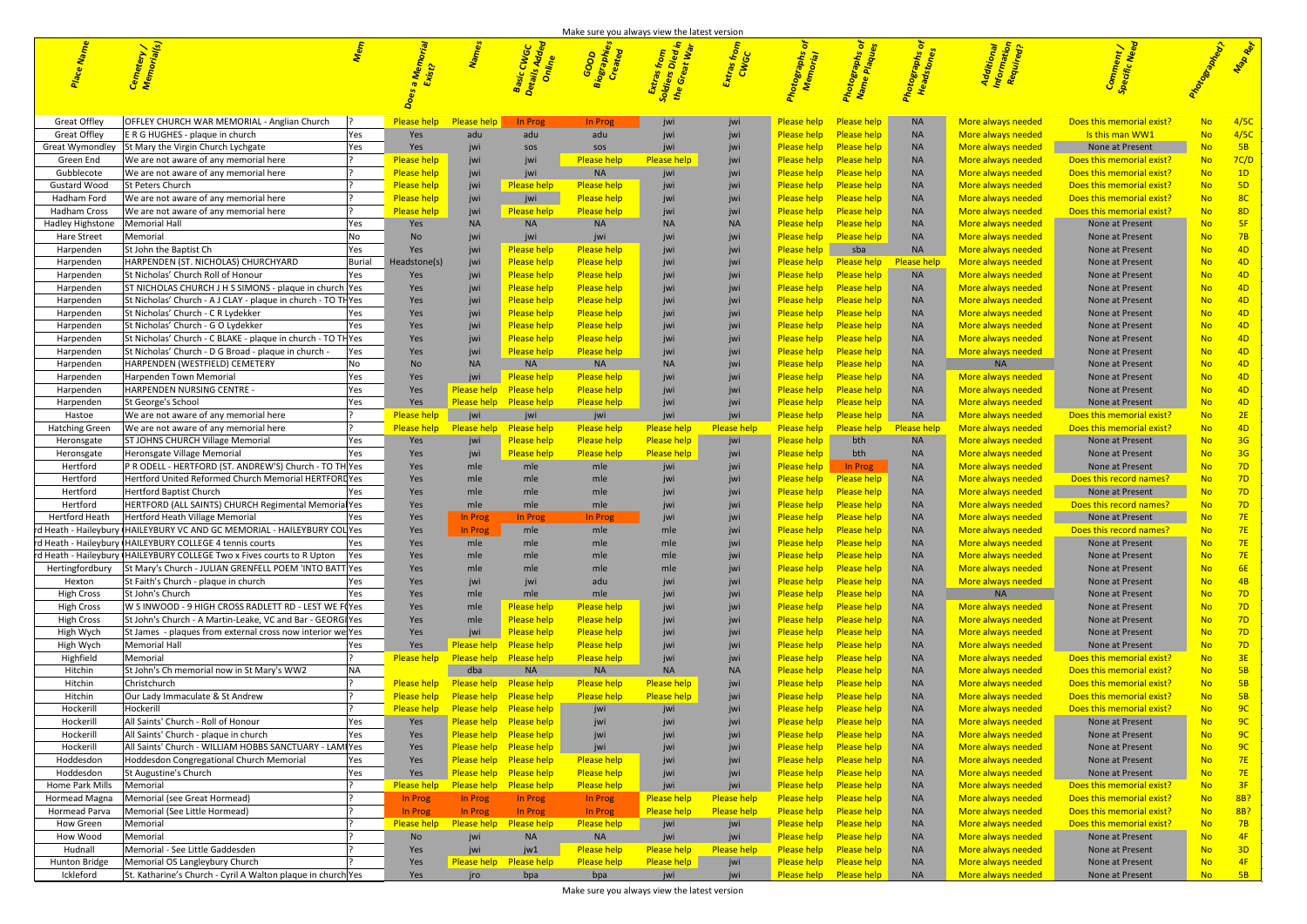| Make sure you always view the latest version |  |
|----------------------------------------------|--|
|                                              |  |

| Village Memoria<br>Ickleford                                                                                                                |                                       |                                                                                                                                                                                                                                                   |                                        |                         |                               |                                                                                                                                                  |                                                               | More always needed a state                                   | None at Present                                                     | i <mark>No 5B</mark>                                                                                                 |
|---------------------------------------------------------------------------------------------------------------------------------------------|---------------------------------------|---------------------------------------------------------------------------------------------------------------------------------------------------------------------------------------------------------------------------------------------------|----------------------------------------|-------------------------|-------------------------------|--------------------------------------------------------------------------------------------------------------------------------------------------|---------------------------------------------------------------|--------------------------------------------------------------|---------------------------------------------------------------------|----------------------------------------------------------------------------------------------------------------------|
| Jersey Farm<br>Memorial<br>Jockey End                                                                                                       | <b>Please help</b>                    |                                                                                                                                                                                                                                                   |                                        |                         |                               | e all'internationale della provincia di un proporta di un est all'anciene di un articologia di un anciene di u<br>l Please help l                | <b>Please help</b><br><b>NA</b><br><b>Please help</b><br>NA I | <b>More always needed</b><br>More always needed              | None at Present<br><b>Does this memorial exist?</b>                 | - No<br><u>5E</u><br>$-3D$<br>i No l                                                                                 |
| St. Peter & St. Paul Church - altar<br>Kimpton                                                                                              |                                       |                                                                                                                                                                                                                                                   |                                        |                         |                               | <u>la Please help l</u>                                                                                                                          | <b>Please help</b><br>i NA MA                                 | More always needed                                           | None at Present                                                     | $-5D$<br>- No                                                                                                        |
| Kimpton<br>Memorial Hall                                                                                                                    |                                       |                                                                                                                                                                                                                                                   |                                        |                         |                               | mle n<br><u>Please help l</u>                                                                                                                    |                                                               | More always needed                                           | None at Present                                                     |                                                                                                                      |
| St Mary's Church - MAJ W S DOUGLAS - plaque in churc Yes<br>King's Walden                                                                   | <b>Yes</b>                            | <b>Please help</b> In Prog                                                                                                                                                                                                                        | <b>In Prog</b>                         |                         |                               | <u>na Please help na Please help na s</u>                                                                                                        | NA NA                                                         | More always needed                                           | <u>Is this man WW1</u>                                              | $-5C$<br><b>No</b>                                                                                                   |
| King's Walden<br>Village memorial<br>Chapel War Memorial (now in Methodist Church), Kinst Yes<br>Kinsbourne Green                           | Yes<br><b>Yes</b>                     | Prog ו<br>– In Prog<br>Please help<br>jwi l                                                                                                                                                                                                       | <b>In Prog</b>                         |                         |                               | i Please help i Please help i i NA i I                                                                                                           |                                                               | More always needed<br>More always needed                     | None at Present<br>None at Present                                  | No l<br>No.                                                                                                          |
| Kitters Green<br>Village Memoria                                                                                                            |                                       | Please help Please help Please help                                                                                                                                                                                                               | <b>Please help</b>                     | <b>Please help</b>      | <u>Nease help</u>             | <b>Please help Please help</b>                                                                                                                   |                                                               | More always needed                                           | <b>Does this memorial exist?</b>                                    | No 3F/4F                                                                                                             |
| Knebworth<br>Frinity Church                                                                                                                 |                                       | Please help Please help Please help                                                                                                                                                                                                               |                                        |                         |                               | <u>n Please help Please help in </u>                                                                                                             |                                                               | More always needed                                           | <b>Does this memorial exist?</b>                                    | <u>in Not</u>                                                                                                        |
| Village Memorial - Knebworth House OLD ENTRANCE T(Yes<br>Knebworth (Old)                                                                    |                                       | <b>Example 19 Yes Please help</b>                                                                                                                                                                                                                 | <b>Please help</b>                     |                         |                               | <u>Please help Please help l</u>                                                                                                                 |                                                               | More always needed                                           | None at Present                                                     | - No                                                                                                                 |
| Knebworth (Old)   VISCOUNT KNEBWORTH - Knebworth House in grounds Yes                                                                       |                                       | Yes Please help Please help                                                                                                                                                                                                                       | <b>Please help</b>                     |                         |                               | a Please help Please help a l                                                                                                                    | <b>NA</b>                                                     | <b>More always needed</b>                                    | <u>. Is this man WW1</u>                                            | <b>No</b><br><b>6C</b>                                                                                               |
| Knebworth Park   St Mary's Church<br>Knebworth Park St Mary's Church - L A PATTERSON MEMORIAL WINDOVYes                                     |                                       |                                                                                                                                                                                                                                                   |                                        |                         |                               | <b>Please help Please help</b><br>Please help Please help                                                                                        | <b>NA</b><br>NA NA                                            | More always needed<br>More always needed                     | None at Present<br>None at Present                                  | $-5C$<br>- No -<br>$-5C$<br>No.                                                                                      |
| Knebworth Park St Mary's Church - F A BUCHANAN - plaque in church                                                                           | Yes                                   |                                                                                                                                                                                                                                                   |                                        |                         |                               | <mark>l Please help i Please help i l</mark> a NA l'III                                                                                          |                                                               | More always needed                                           | <u>Is this man WW1</u>                                              | <b>No</b><br>$-5C$                                                                                                   |
| St Paul's Church<br>Langleybury                                                                                                             | Please help In Prog                   | <b>In Prog</b>                                                                                                                                                                                                                                    | In Prog                                |                         |                               | Please help Please help                                                                                                                          | <b>NA</b>                                                     | More always needed                                           | Does this memorial exist?                                           | <u>na Norge S</u><br>$-3F$                                                                                           |
| St Paul's Church - CAPT G B LOYD MC - plaque in church Yes<br>Langleybury                                                                   | Yes l                                 | ּ Prog                                                                                                                                                                                                                                            | In Prog                                | iwi i                   |                               | <b>Please help Please help</b>                                                                                                                   | <b>NA</b>                                                     | More always needed                                           | None at Present                                                     | $\overline{\phantom{a}}$ 3F $\overline{\phantom{a}}$<br><b>No</b>                                                    |
| St Paul's Church - R E F SHAW - plaque in church - TO THYes<br>Langleybury                                                                  | Yes I                                 | Prog ו                                                                                                                                                                                                                                            | In Prog                                |                         |                               | Please help Please help T                                                                                                                        | NA I                                                          | More always needed                                           | None at Present                                                     | $\overline{\phantom{a}}$ 3F $\overline{\phantom{a}}$<br>- No                                                         |
| St Paul's Church - R P LOYD - plaque in church - TO THE Yes<br>Langleybury<br>Memorial                                                      | <b>Pres</b><br><b>Please help</b> jwi | Prog ו<br>In Prog<br>i jwi kata <mark>i</mark>                                                                                                                                                                                                    | <b>In Prog</b><br><u>Please help -</u> |                         |                               | <u>la Please help a Please help a g</u><br><u>na Please help na Please help na s</u>                                                             | NA NA<br>NA NA                                                | More always needed<br>More always needed                     | None at Present<br>Does this memorial exist?                        | $-3F$<br>$\overline{78}$<br>– No∴                                                                                    |
| Layston<br>All Saints Church Memorial (attached pulpit)<br>Leavesden                                                                        | Yes                                   | Please help                                                                                                                                                                                                                                       | <b>Please help</b>                     |                         |                               | e <mark>– Please help – Please help –</mark> Jo                                                                                                  | NA NA                                                         | More always needed                                           | None at Present                                                     | No 3F/4F                                                                                                             |
| All Saints Church Memoria<br>Leavesden                                                                                                      |                                       | Please help                                                                                                                                                                                                                                       | <b>Please help</b>                     |                         |                               | e <mark>– Please help – Please help –</mark> en NA – Please help                                                                                 |                                                               | More always needed                                           | None at Present                                                     | No 3F/4F                                                                                                             |
| All Saints Church ROH<br>Leavesden                                                                                                          |                                       | <b>Please help</b>                                                                                                                                                                                                                                | <b>Please help</b>                     |                         |                               | e <mark>– Please help – Please help –</mark> – NA – Please help                                                                                  |                                                               | <b>More always needer</b>                                    | None at Present                                                     | $No$ $3F/4F$                                                                                                         |
| All Saints Church Lady Chapel<br>Leavesden                                                                                                  |                                       | Please help<br>jwi l                                                                                                                                                                                                                              | <b>Please help</b>                     |                         |                               | <u>na Please help na Please help na s</u>                                                                                                        | NA NA                                                         | <b>More always needed</b>                                    | None at Present                                                     | No 3F/4F                                                                                                             |
| R Swan - On wall of a house opposite Leavesden Green Yes<br>Leavesden<br>St John's Church<br>Lemsford                                       | Yes                                   | n Prog<br>a ngi<br>Please help                                                                                                                                                                                                                    | <b>In Prog</b><br>Please help          |                         |                               | <u>la Please help a Please help a l</u><br><b>Please help Please help</b>                                                                        | NA NA                                                         | <b>More always needer</b><br><b>More always needed</b>       | None at Present<br>None at Present                                  | No 4F<br>No 5D                                                                                                       |
| etchworth Garden Cit Letchworth Temporary Cenotaph (Lost)                                                                                   |                                       | Yes Please help Please help                                                                                                                                                                                                                       | <b>Please help</b>                     |                         |                               | <b>Please help Please help</b>                                                                                                                   |                                                               | <b>More always neede</b>                                     | None at Present                                                     | $-5B$<br>No.                                                                                                         |
| letchworth Garden Cit Belgian Gratitude 1918 - Howard Park and Gardens - tre Yes                                                            |                                       | Yes Please help<br><b>Please help</b>                                                                                                                                                                                                             | <b>Please help</b>                     |                         |                               | Please help  Please help  Please                                                                                                                 |                                                               | <b>More always needed</b>                                    | None at Present                                                     | $-5B$<br>No.                                                                                                         |
| Leverstock Green   Leverstock Green National School Memorial                                                                                | Yes <mark>Please help</mark>          | <b>Please help</b>                                                                                                                                                                                                                                | <b>Please help</b>                     | iwi i                   |                               | Please help L                                                                                                                                    | <b>Please help</b>                                            | More always needed                                           | None at Present                                                     |                                                                                                                      |
| Ley Green<br>Memorial                                                                                                                       | Please help l                         |                                                                                                                                                                                                                                                   |                                        | <b>Please help</b>      | <b>Please help</b>            | <b>Please help</b>                                                                                                                               | <b>Please help</b><br>NA NA                                   | More always needed                                           | <b>Does this memorial exist?</b>                                    | <u>in Note</u>                                                                                                       |
| Village Memorial                                                                                                                            | Yes No                                |                                                                                                                                                                                                                                                   |                                        |                         |                               |                                                                                                                                                  | NA NA                                                         | <b>More always needed</b>                                    | None at Present                                                     | - No                                                                                                                 |
| St Peter's Church - F H A SOWERBY - plaque in church   Yes<br>Lilley<br>WW2 St Peter's Church - T G SOWERBY - plaque in churi Yes<br>Lilley | Yes<br><b>Example ST</b>              | jwi<br>n Prog<br>in the set of the set of the set of the set of the set of the set of the set of the set of the set of the set<br>In the set of the set of the set of the set of the set of the set of the set of the set of the set of the set o | In Prog                                | i iwi i<br><b>u</b> jwi | iwi l<br>i jwi <mark>F</mark> | realism in the Please help in the NA in the Please help in the NA in the Please help<br>Please help Please help NA                               |                                                               | More always needed<br>More always needed and the More always | <u>Is this man WW1</u><br><b>19 Is this man WW1</b>                 | in <mark>No. 14 A</mark> C in the AS<br><b>No</b>                                                                    |
| Little Almshoe   Village Memorial?                                                                                                          | <b>Please help</b>                    | jwi <b>w</b>                                                                                                                                                                                                                                      | Please help                            | iwi i                   |                               | <b>Please help Please help</b> NA                                                                                                                |                                                               | More always needed                                           | Does this memorial exist?                                           | <u>na Norge Norge S</u><br>$-5C$                                                                                     |
| Little Hadham   LITTLE HADHAM CONGREGATIONAL CHAPEL                                                                                         | <b>Example 1</b>                      | In Prog<br><b>In Prog</b>                                                                                                                                                                                                                         | <b>In Prog</b>                         | <b>n</b> msm            |                               |                                                                                                                                                  |                                                               | More always needed                                           | None at Present                                                     | No 8C                                                                                                                |
| Little Hormead   Memorial                                                                                                                   |                                       | i jwi kata <mark>i</mark><br>jwi                                                                                                                                                                                                                  | Please help                            | <b>iwi</b>              |                               | <mark>Please help Please help in NAT NAT I</mark>                                                                                                |                                                               | More always needed                                           | None at Present                                                     | $\overline{\text{BB}}$<br>- No                                                                                       |
| Little Offley<br> Memorial                                                                                                                  |                                       | Please help Please help Please help                                                                                                                                                                                                               | Please help                            | <b>Please help</b>      | <b>Please help</b>            | <b>Please help Please help</b> NA                                                                                                                |                                                               | More always needed                                           | <b>Does this memorial exist?</b>                                    | i <mark>No 4B</mark> 48                                                                                              |
| London Colney   Napsbury Mental Hospital and Staff (now London Colne Yes                                                                    | <b>Particular Property</b>            | The Please help Please help<br><b>In Prog</b> Please help                                                                                                                                                                                         | Please help<br>Please help             | <b>iwi</b>              |                               | jwi <mark>   Please help         Please help</mark> NA <mark>   Please help</mark><br>jwi <mark>Please help Please help</mark> NA <mark>l</mark> |                                                               | More always needed<br>More always needed and all             | None at Present<br>None at Present                                  | $-5F$<br><b>No</b><br>- No                                                                                           |
| Long Marston   Village Memorial<br>Loudwater<br>Village Memorial                                                                            | Please help iwi                       | i i jwi na <mark>j</mark>                                                                                                                                                                                                                         | <b>Please help</b>                     |                         |                               | <mark>Please help Please help in NAT NAT I</mark>                                                                                                |                                                               | More always needed                                           | <b>Does this memorial exist?</b>                                    | $\blacksquare$ 1D<br><u>na in Norge AF</u>                                                                           |
| Luffenhall<br>Village Memorial                                                                                                              |                                       | Please help jwi Please help Please help jwi                                                                                                                                                                                                       |                                        |                         |                               | <mark>Please help Please help in NAT NAT I</mark>                                                                                                |                                                               | More always needed                                           | <b>Does this memorial exist?</b>                                    | <u>No 6B B</u>                                                                                                       |
| Marford<br>Memorial                                                                                                                         |                                       | NA N                                                                                                                                                                                                                                              |                                        |                         |                               | <mark>Please help Please help NANNA</mark>                                                                                                       |                                                               | More always needed                                           | None at Present                                                     | No 5D                                                                                                                |
| MEW St Mary's Church, Memorial<br>Marshalswick                                                                                              |                                       | The Sealing Please help Please help                                                                                                                                                                                                               | <b>Please help</b>                     |                         |                               | <b>Example 2 Series Preference Preference Preference Preference Preference Preference Preference Preference Prefer</b>                           | NA NA                                                         | More always needed and a state                               | None at Present                                                     | $No$ 4/5E                                                                                                            |
| Micklefield Green<br>l Memorial<br>Memorial - See Hatfield Hyde<br>Mill Green                                                               | <mark>Please help</mark> jwi          | <b>Example 19 your part of the U.S. Part of the U.S. Part of the U.S. Part of the U.S. Part of the U.S.</b><br>Please help Please help Please help                                                                                                | <b>Please help</b>                     |                         | <b>Please help</b>            | Please help Please help<br>in the <mark>Please help the Please help</mark> the NA                                                                |                                                               | More always needed<br>More always needed                     | <b>Does this memorial exist?</b><br>Does this memorial exist? No 6F | a <mark>No 3F</mark>                                                                                                 |
| St Peter's Church, Mill End, Nr Rickmansworth<br>Mill Green                                                                                 |                                       | <b>Example 19 Sepany Property Sepany Property</b>                                                                                                                                                                                                 | Please help                            | <b>iwi</b>              |                               | <b>Example 2</b> Please help                                                                                                                     | <b>Please help</b><br><b>NA</b>                               |                                                              | More always needed <b>None at Present</b>                           | No l<br>$-6F$                                                                                                        |
| St Peter's C & E Primary School, Mill End, Nr Rickmansw Yes<br>Mill End                                                                     | Yes                                   |                                                                                                                                                                                                                                                   |                                        |                         |                               | <b>Please help</b> mle                                                                                                                           | <b>NA</b>                                                     | More always needed                                           | Does this record names? No 3G                                       |                                                                                                                      |
| Mill End<br>Memorial                                                                                                                        | <b>Please help</b>                    |                                                                                                                                                                                                                                                   |                                        |                         |                               | <b>Please help</b> mle                                                                                                                           |                                                               | More always needed                                           | Does this record names?                                             | <u>No and the SG and SG and SG and SG and SG and SG and SG and SG and SG and SG and SG and SG and SG and SG and </u> |
| Moor Park<br>Memorial                                                                                                                       |                                       |                                                                                                                                                                                                                                                   |                                        |                         |                               | <b>Example 2 Series Property Please help</b> and the Please help                                                                                 | <b>NA</b>                                                     | More always needed                                           | None at Present                                                     | No 3G                                                                                                                |
| ark - Merchant Taylors MERCHANT TAYLORS SCHOOL WW1 - PAVILIONMERCHAYes<br>ark - Merchant Taylors MERCHANT TAYLORS SCHOOL - WW1 GREAT HALL   | Yes                                   | jwi l<br><b>Please help</b>                                                                                                                                                                                                                       | <b>Please help</b>                     | iwi i                   |                               | <b>Example 2 Service Property Control</b> Prease help <b>Property</b> Prease help <b>Control</b> Press                                           |                                                               | More always needed                                           | None at Present                                                     | No 3G                                                                                                                |
| ark - Merchant Taylors Old Merchant Taylors and School Staff - WW1 Merchan Yes                                                              | Yes<br>Yes                            | $\blacksquare$ iwi<br>Please help<br>jwi l<br>lease help                                                                                                                                                                                          | <b>Please help</b><br>Please help      | <b>o</b> iwi<br>iwi i   |                               | <b>Example 2 Property Please help</b><br><b>Please help Please help</b> NA Please help                                                           | <b>NA</b>                                                     | More always needed<br>More always needed                     | None at Present<br>None at Present                                  | No 3G<br>$-36$                                                                                                       |
| Much Hadham $\begin{array}{ c c c c }\n\hline\n\end{array}$ A J WILLANS - plaque in church - IN LOVING MEMORY $\frac{1}{2}$ Yes             |                                       |                                                                                                                                                                                                                                                   |                                        |                         |                               | in <mark>Please help Please help</mark> in NA in <mark>Please help</mark>                                                                        |                                                               | More always needed                                           | None at Present                                                     | 8D<br>No.                                                                                                            |
| Napsbury<br>l Memorial                                                                                                                      |                                       |                                                                                                                                                                                                                                                   |                                        |                         |                               | <mark>Please help Please help</mark> NA NA                                                                                                       |                                                               | More always needed                                           | None at Present                                                     |                                                                                                                      |
| bury Park - Mental Ho Memorial to NAPSBURY MENTAL HOSPITAL AND STAFF                                                                        |                                       | Please help Please help Please help                                                                                                                                                                                                               | Please help                            | <b>iwi</b>              |                               | <mark>Please help Please help in NAT NAT I</mark>                                                                                                |                                                               | More always needed                                           | Does this memorial exist?                                           | in <mark>Note to E5</mark>                                                                                           |
| Nash Green<br>Memorial<br>St Mark's Parishioners<br>New Barnet                                                                              |                                       | Yes <b>Please help</b> Please help                                                                                                                                                                                                                |                                        |                         |                               | a <mark>Please help Please help</mark> RA NA Re<br><b>Example as a Please help</b> Please help Please help Please help NA                        |                                                               | More always needed<br>More always needed                     | None at Present<br>None at Present                                  | $\overline{\phantom{1}}$ 3E $\overline{\phantom{1}}$<br><b>No</b><br>No 6G                                           |
| Memorial - East Barnet Valley<br>New Barnet                                                                                                 |                                       | Yes <mark>Please help Please help</mark>                                                                                                                                                                                                          |                                        |                         |                               | a Please help and Please help elease help elease help elease help and a please help                                                              |                                                               | More always needed                                           | None at Present                                                     | $-66$<br>No.                                                                                                         |
| Holy Trinity - in church<br>New Barnet                                                                                                      |                                       | Nes <b>Please help Please help Please help Please help Please help Please help Please help</b> NA Please help                                                                                                                                     |                                        |                         |                               |                                                                                                                                                  |                                                               | More always needed                                           | None at Present                                                     | $-6G$                                                                                                                |
| New Barnet   Margaret Road School                                                                                                           |                                       | Yes Please help Please help Please help Please help Please help Please help Please help NA                                                                                                                                                        |                                        |                         |                               |                                                                                                                                                  |                                                               | More always needed                                           | None at Present                                                     |                                                                                                                      |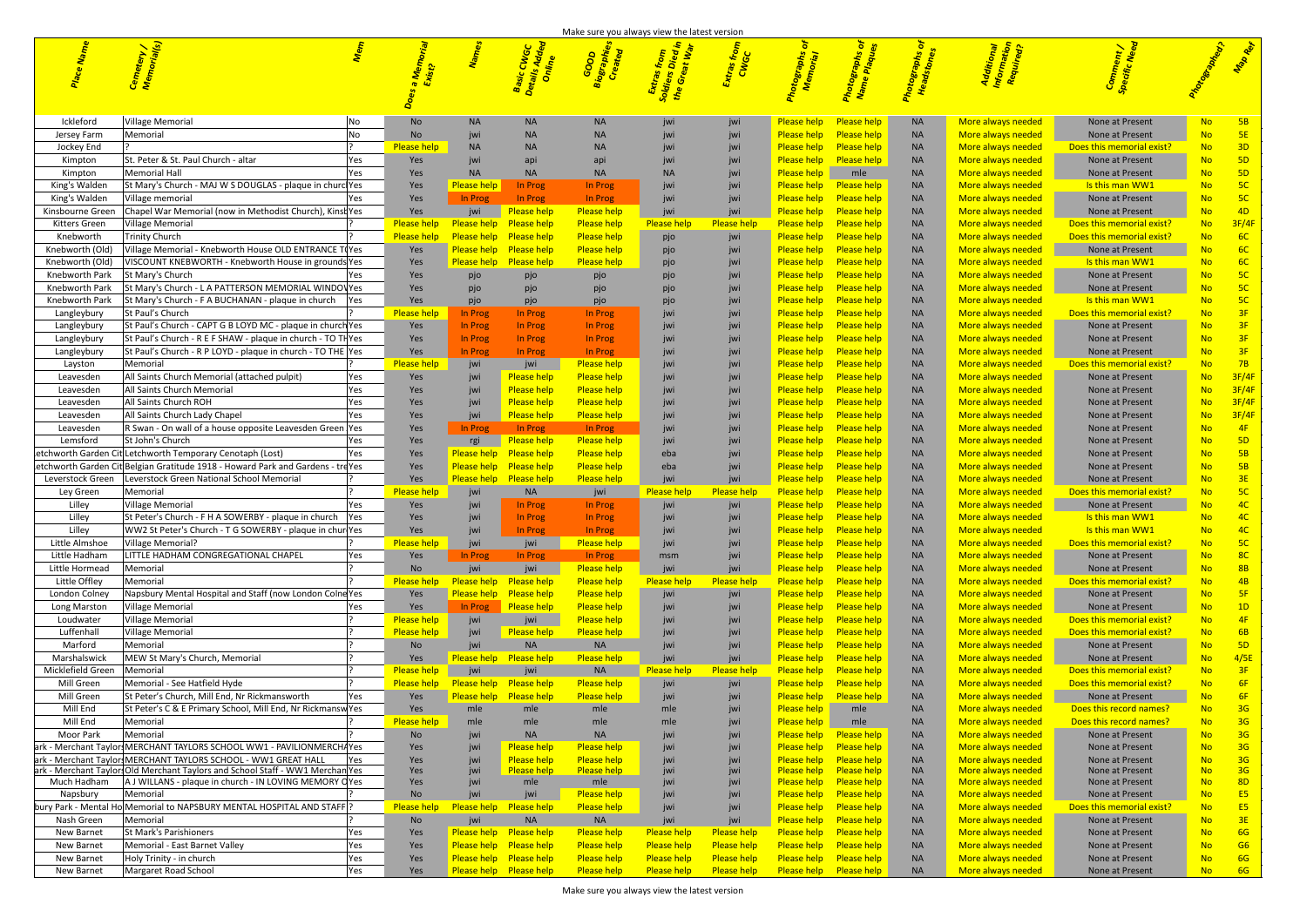| Additional<br>Information<br>Required? | Comment /<br>Paecific Need                             |                 |                 |
|----------------------------------------|--------------------------------------------------------|-----------------|-----------------|
|                                        |                                                        |                 |                 |
|                                        |                                                        |                 |                 |
|                                        |                                                        | Thorocal Banker |                 |
|                                        |                                                        |                 |                 |
| always needed                          | None at Present                                        | No              | 6G              |
| always needed                          | None at Present                                        | <b>No</b>       | 6A              |
| always needed                          | <b>None at Present</b>                                 | No              |                 |
| always needed                          | Does this memorial exist?                              | No              | 2D              |
| always needed<br>always needed         | None at Present<br>None at Present                     | <b>No</b><br>No | <b>5E</b><br>5E |
| always needed                          | Does this memorial exist?                              | No              | <b>5E</b>       |
| always needed                          | None at Present                                        | No              | 8B              |
| always needed                          | None at Present                                        | <b>No</b>       | 6 <sub>D</sub>  |
| always needed                          | None at Present                                        | No              | 6C              |
| always needed                          | <b>None at Present</b>                                 | No              | 7 <sup>C</sup>  |
| always needed                          | Does this memorial exist?                              | No              | 7 <sup>C</sup>  |
| always needed                          | None at Present                                        | <b>No</b>       | 4F              |
| always needed                          | None at Present                                        | No              | 4F              |
| always needed                          | None at Present                                        | No              | 4F              |
| always needed                          | None at Present                                        | <b>No</b>       | 4F              |
| always needed                          | None at Present                                        | <b>No</b>       | 4F              |
| always needed                          | None at Present                                        | <b>No</b>       | 4F              |
| always needed                          | None at Present                                        | No              | 4F              |
| always needed                          | None at Present                                        | No              | 6 <sub>D</sub>  |
| always needed                          | None at Present                                        | No              | 4E              |
| always needed                          | Does this memorial exist?                              | <b>No</b>       | 4F              |
| always needed                          | None at Present                                        | No              | 4F              |
| always needed                          | Does this memorial exist?                              | No              |                 |
| always needed                          | None at Present                                        | No              | 4D              |
| always needed                          | None at Present                                        | No              | 3/4E            |
| always needed                          | None at Present                                        | No              | 6E              |
| always needed                          | Does this memorial exist?<br>None at Present           | No              | 3E              |
| always needed<br>always needed         | None at Present                                        | No<br>No        | 6F<br>6F        |
| always needed                          | Does this memorial exist?                              | No              |                 |
| always needed                          | Does this memorial exist?                              | No              | 5C              |
| always needed                          | Is this man WW1                                        | <b>No</b>       | 5C              |
| always needed                          | None at Present                                        | No              | 7 <sub>C</sub>  |
| always needed                          | None at Present                                        | <b>No</b>       | 5F              |
| always needed                          | None at Present                                        | No              | 5F              |
| always needed                          | None at Present                                        | <b>No</b>       | 5F              |
| always needed                          | <b>None at Present</b>                                 | <b>No</b>       | 5B              |
| always needed                          | <b>None at Present</b>                                 | <b>No</b>       | 4D              |
| always needed                          | None at Present                                        | No              | 7B              |
| always needed                          | Does this memorial exist?                              | No              | 7B              |
| always needed                          | None at Present                                        | No              | <b>7A</b>       |
| always needed                          | None at Present                                        | <b>No</b>       | 3 <sub>G</sub>  |
| always needed                          | None at Present                                        | <b>No</b>       | 3G              |
| always needed                          | None at Present                                        | No              |                 |
| always needed                          | None at Present                                        | No              |                 |
| always needed                          | Does this memorial exist?                              | <b>No</b>       | 3D              |
| always needed                          | Does this memorial exist?                              | No              | 7B              |
| always needed                          | Does this memorial exist?                              | No              |                 |
| always needed                          | Does this memorial exist?                              | No              | 7A              |
| always needed                          | <b>None at Present</b>                                 | <b>No</b>       | 7A              |
| always needed                          | None at Present                                        | <b>No</b>       | 7A              |
| always needed                          | Does this memorial exist?                              | No              | 7D<br>7E        |
| always needed<br><b>NA</b>             | Does this memorial exist?<br>Does this memorial exist? | No<br><b>No</b> | 7D              |
|                                        | None at Present                                        | <b>No</b>       | 4E              |
| <u>always needed</u><br>always needed  | None at Present                                        | <b>No</b>       | 4E              |
| always needed                          | None at Present                                        | <b>No</b>       | 4E              |
| always needed                          | None at Present                                        | <b>No</b>       | 4E              |
| heheen zvraule                         | None at Present                                        | N <sub>0</sub>  | 4F              |

|                                      |                                                               |                    |                           |                                   |                                   | <sup>ttr</sup> as from<br><sup>liers Died in</sup><br>Great War | tras froi                 |                                   |                                          |                        |                                          |                                                        |                        |           |  |
|--------------------------------------|---------------------------------------------------------------|--------------------|---------------------------|-----------------------------------|-----------------------------------|-----------------------------------------------------------------|---------------------------|-----------------------------------|------------------------------------------|------------------------|------------------------------------------|--------------------------------------------------------|------------------------|-----------|--|
| New Barnet                           | Margaret Road School<br> Yes                                  | Yes                | Please help               | <b>Please help</b>                | <b>Please help</b>                | <b>Please help</b>                                              | <b>Please help</b>        | Please help                       | Please help                              | <b>NA</b>              | More always needed                       | None at Present                                        | No                     | $-6G$     |  |
| Newnham                              | Parish Church - Plaque in church<br>Yes                       | Yes                | In Prog                   | In Prog                           | In Prog                           | Please help                                                     | <b>Please help</b>        | <b>Please help</b>                | <b>Please help</b>                       | <b>NA</b>              | More always needed                       | None at Present                                        | <b>No</b>              | 6A        |  |
| New Marford                          | Memorial                                                      | No                 | jwi                       | <b>Please help</b>                | <b>Please help</b>                | jwi                                                             | jwi                       | Please help                       | <b>Please help</b>                       | <b>NA</b>              | More always needed                       | None at Present                                        |                        |           |  |
| New Mill                             | Memorial                                                      | <u>Please help</u> | Please help               | <b>Please help</b>                | <b>Please help</b>                | jwi                                                             | jwi                       | Please help                       | <b>Please help</b>                       | <b>NA</b>              | More always needed                       | Does this memorial exist?                              | <b>No</b>              | 2D        |  |
| North Mymms                          | <b>NORTH MYMMS (LOST)</b><br>Yes                              | Yes                | In Prog                   | In Prog                           | In Prog                           | jwi                                                             | jwi                       | Please help-                      | <b>Please help</b>                       | <b>NA</b>              | More always needed                       | None at Present                                        | <b>No</b>              | 5E        |  |
| North Mymms                          | <b>Village Hall</b><br>Yes                                    | Yes                | In Prog                   | In Prog                           | In Prog                           | jwi                                                             | jwi                       | Please help                       | <b>Please help</b>                       | <b>NA</b>              | More always needed                       | None at Present                                        | <b>No</b>              | 5E        |  |
| North Mymms                          | Old Boys School                                               | <b>Please help</b> | In Prog                   | In Prog                           | In Prog                           | jwi                                                             | jwi                       | Please help                       | <b>Please help</b>                       | <b>NA</b>              | More always needed                       | <u>Does this memorial exist?</u>                       | <b>No</b>              | 5E        |  |
| Nuthampstead                         | <b>Village Memorial</b><br>Yes                                | Yes                | mfo                       | apt                               | apt                               | apt                                                             | jwi                       | Please help                       | <b>Please help</b>                       | <b>NA</b>              | More always needed                       | None at Present                                        | <b>No</b>              | 8B        |  |
| Oaklands                             | Memorial                                                      | <b>No</b>          | jwi                       | jwi                               | <b>Please help</b>                | jwi                                                             | jwi                       | Please help-                      | <b>Please help</b>                       | <b>NA</b>              | More always needed                       | None at Present                                        | <b>No</b>              | 6D        |  |
| Odsey                                | Memorial<br>Yes                                               | Yes                | jw                        | In Prog                           | jwi                               | jwi                                                             | jwi                       | Please help-                      | <b>Please help</b>                       | <b>NA</b>              | More always needed                       | None at Present                                        | <b>No</b>              |           |  |
| Old Hall Green                       | Memorial                                                      | <b>No</b>          | jw                        | jwi                               | <u>Please help</u>                | jwi                                                             | jwi                       | Please help-                      | <b>Please help</b>                       | <b>NA</b>              | More always needed                       | None at Present                                        | <b>No</b>              |           |  |
| Old Hall Green                       | St Edmunds College Memorial                                   | <u>Please help</u> | lease help <sup>,</sup>   | lease help                        | <b>Please help</b>                | <b>Please hel</b>                                               | <b>Please help</b>        | Please help                       | <b>Please help</b>                       | <b>NA</b>              | More always needed                       | Does this memorial exist?                              | <b>No</b>              |           |  |
| Oxhey                                | St. Matthew's Church Roll of Honour                           | Yes                | dsh                       | dpa                               | jwi                               | jwi                                                             | <b>Please help</b>        | Please help                       | <b>Please help</b>                       | <b>NA</b>              | More always needed                       | None at Present                                        | <b>No</b>              |           |  |
| Oxhey                                | St. Matthew's Church - plaque inside church To the Glor Yes   | Yes                | dsh                       | dpa                               |                                   | jwi                                                             | <b>Please help</b>        | Please help                       | <b>Please help</b>                       | <b>NA</b>              | More always needed                       | None at Present                                        | <b>No</b>              |           |  |
| Oxhey                                | St. Matthew's Church - plaque inside church Under Wes Yes     | Yes                | dsh                       | dpa                               |                                   | jwi                                                             | <b>Please help</b>        | Please help                       | <b>Please help</b>                       | <b>NA</b>              | More always needed                       | None at Present                                        | <b>No</b>              |           |  |
| Oxhey                                | St. Matthew's Church - William McGregor Plaque in dod Yes     | Yes                | dsh                       | dpa                               |                                   | jwi                                                             | <b>Please help</b>        | Please help                       | <b>Please help</b>                       | <b>NA</b>              | More always needed                       | None at Present                                        | <b>No</b>              |           |  |
| Oxhey                                | Internal plaque - Vera Smith (d. aged 28) "in recognition Yes | Yes                | dsh                       | <b>NA</b>                         |                                   | <b>NA</b>                                                       | <b>Please help</b>        | Please help                       | <b>Please help</b>                       | <b>NA</b>              | More always needed                       | None at Present                                        | <b>No</b>              | 4F        |  |
| Oxhey                                | Wesleyan Church (now B & O Methodist)<br>Yes                  | Yes                | dsh                       | dpa                               | jwi                               | jwi                                                             | <b>Please help</b>        | <u>Please help</u>                | <b>Please help</b>                       | <b>NA</b>              | More always needed                       | None at Present                                        | <b>No</b>              | 4F        |  |
| Oxhey                                | Oxhey Baptist Chapel Memorial (now resited)<br>Yes            | Yes                | In Prog                   | In Prog                           | In Prog                           | jwi                                                             | <b>Please help</b>        | Please help                       | <b>Please help</b>                       | <b>NA</b>              | More always needed                       | None at Present                                        | <b>No</b>              |           |  |
| Panshanger                           | Panshanger Church<br>No                                       | No                 | <b>NA</b>                 | <b>Please help</b>                | Please help                       | jwi                                                             | jwi                       | Please help                       | <b>Please help</b>                       | <b>NA</b>              | More always needed                       | None at Present                                        | <b>No</b>              |           |  |
| <b>Park Street</b>                   | St Stephens Parish - Tablet<br>Yes                            | Yes                | jw                        | Please help                       | <b>Please help</b>                |                                                                 | jwi                       | Please help i                     | <b>Please help</b>                       | <b>NA</b>              | More always needed                       | None at Present                                        | <b>No</b><br><b>No</b> | 4F        |  |
| Patchetts Green                      | Memorial                                                      | Please help<br>Yes | <b>Please help</b><br>jwi | <b>Please help</b><br>Please help | Please help<br><b>Please help</b> | jwi<br>jwi                                                      | jwi                       | Please help<br>Please help        | <b>Please help</b>                       | <b>NA</b><br><b>NA</b> | More always needed                       | Does this memorial exist?                              | <b>No</b>              | 4F        |  |
| Patchetts Green                      | A BLAKE - PEGMIRE LANE - plaque ON RIGHT HAND SIDIYes         | <b>Please help</b> | <b>Please help</b>        | <b>Please help</b>                | Please help                       | <b>Please help</b>                                              | jwi<br><b>Please help</b> | Please help                       | <b>Please help</b><br><b>Please help</b> | <b>NA</b>              | More always needed<br>More always needed | None at Present<br>Does this memorial exist?           | <b>No</b>              |           |  |
| Pepperstock<br>Peter's Green         | <b>Village Memorial</b><br>Yes                                | Yes                | Please help               | <b>Please help</b>                | <b>Please help</b>                | jwi                                                             | jwi                       | Please help                       | <b>Please help</b>                       | <b>NA</b>              | More always needed                       | None at Present                                        | <b>No</b>              | 4D        |  |
| Pimlico                              | Memorial                                                      | <b>No</b>          | jw                        | jwi                               | <b>Please help</b>                | jwi                                                             | jwi                       | Please help                       | <b>Please help</b>                       | <b>NA</b>              | More always needed                       | None at Present                                        | <b>No</b>              | 3/4E      |  |
| Ponsbourne Park                      | Memorial                                                      | No                 | iw                        | jwi                               | jwi                               | iwi                                                             | jwi                       | Please help                       | <b>Please help</b>                       | <b>NA</b>              | More always needed                       | None at Present                                        | <b>No</b>              | 6E        |  |
| Potten End                           | POTTEN END (HOLY TRINITY) CHURCH - plaque in churc ?          | <b>Please help</b> | Please help               | <b>Please help</b>                | <b>Please help</b>                |                                                                 | jwi                       | Please help                       | <b>Please help</b>                       | <b>NA</b>              | More always needed                       | Does this memorial exist?                              | <b>No</b>              | 3E        |  |
| Potters Bar                          | OWENS SCHOOL - DAME ALICE OWENS SCHOOLDUGDAYes                | Yes                | Please help               | <b>Please help</b>                | <b>Please help</b>                | jwi                                                             | jwi                       | Please help                       | <b>Please help</b>                       | <b>NA</b>              | More always needed                       | None at Present                                        | <b>No</b>              | 6F        |  |
| Potters Bar                          | CHRIST CHURCH WW1 PLAQUE in church<br>Yes                     | Yes                | <b>Please help</b>        | <b>Please help</b>                | <b>Please help</b>                | jwi                                                             | jwi                       | Please help                       | <b>Please help</b>                       | <b>NA</b>              | More always needed                       | None at Present                                        | <b>No</b>              | 6F        |  |
| <b>Potters Heath</b>                 | Memorial?                                                     |                    | iw                        | jwi                               | <b>NA</b>                         |                                                                 | jwi                       | Please help                       | <b>Please help</b>                       | <b>NA</b>              | More always needed                       | Does this memorial exist?                              | <b>No</b>              |           |  |
| Poynders End                         | Memorial?                                                     |                    |                           | jwi                               | jwi                               |                                                                 | jwi                       | Please help -                     | <b>Please help</b>                       | <b>NA</b>              | <u>More always needed</u>                | Does this memorial exist?                              | <b>No</b>              | $-5C$     |  |
| Preston                              | Pirton School (Missing)<br>Yes                                | Yes                | In Prog                   | In Prog                           | In Prog                           |                                                                 | iwi                       |                                   | Please help - Please help-               | <b>NA</b>              | <u>More always needed</u>                | Is this man WW1                                        | N <sub>o</sub>         |           |  |
| Puckeridge                           | Congregational Chapel Memorial - now closed & the meNo        | <b>No</b>          | <b>NA</b>                 | <b>Please help</b>                | <b>Please help</b>                | jwi                                                             | jwi                       | Please help                       | <b>Please help</b>                       | <b>NA</b>              | More always needed                       | None at Present                                        | No                     | 7C        |  |
| Radlett                              | Christ Church - W H H MOORE MEMORIAL - in church - Yes        | Yes                | Please help               | jwi                               | In Prog                           | jwi                                                             | jwi                       | Please help                       | <b>Please help</b>                       | <b>NA</b>              | More always needed                       | None at Present                                        | <b>No</b>              | 5F        |  |
| Radlett                              | Christ Church - C J S DALBIAC -plaque in church - TO THEYes   | Yes                | Please help               | jwi                               | In Prog                           | jwi                                                             | jwi                       | Please help                       | <b>Please help</b>                       | <b>NA</b>              | More always needed                       | None at Present                                        | <b>No</b>              | 5F        |  |
| Radlett                              | RADLETT ROLL OF HONOUR<br>Yes                                 | Yes                | Please help               | jwi                               | In Prog                           | jwi                                                             | jwi                       | Please help                       | <b>Please help</b>                       | <b>NA</b>              | More always needed                       | None at Present                                        | <b>No</b>              | <b>5F</b> |  |
| Radwell                              | <b>RADWELL CHURCH</b><br>Yes                                  | Yes                | jwi                       | In Prog                           | In Prog                           | jwi                                                             | jwi                       | Please help                       | <b>Please help</b>                       | <b>NA</b>              | More always needed                       | None at Present                                        | <b>No</b>              |           |  |
| Redbourn                             | St Mary's Church Plaque<br>Yes                                | Yes                | ghu                       | ghu                               | mle                               | mle                                                             | jwi                       | Please help                       | <b>Please help</b>                       | <b>NA</b>              | More always needed                       | None at Present                                        | <b>No</b>              | 4D        |  |
| Reed                                 | CONGREGATIONAL CHURCH - plaque in church<br>Yes               | Yes                | mle                       | mle                               | <b>Please help</b>                | mle                                                             | jwi                       | Please help                       | <b>Please help</b>                       | <b>NA</b>              | More always needed                       | None at Present                                        | <b>No</b>              | 7B        |  |
| Reed                                 | Memorial                                                      | <b>Please help</b> | mle                       | mle                               | <b>Please help</b>                | mle                                                             | jwi                       | Please help                       | <b>Please help</b>                       | <b>NA</b>              | More always needed                       | Does this memorial exist?                              | <b>No</b>              | 7B        |  |
| Reed End (nr Therfield Memorial      | <b>No</b>                                                     | <b>No</b>          | jw                        | jwi                               | jwi                               | jwi                                                             | jwi                       | Please help                       | <b>Please help</b>                       | <b>NA</b>              | More always needed                       | None at Present                                        | <b>No</b>              | 7A        |  |
| Rickmansworth                        | RICKMANSWORTH (CHORLEYWOOD ROAD) CEMETERY Yes                 | Yes                | jw                        | mle                               | mle                               | mle                                                             | jwi                       | Please help                       | <b>Please help</b>                       | <b>NA</b>              | More always needed                       | None at Present                                        | <b>No</b>              | 3G        |  |
| Rickmansworth                        | Old Masonians - Book of Remembrance - Royal Masonid Yes       | Yes                | mle                       | mle                               | mle                               | mle                                                             | jwi                       | <b>Please help</b>                | <b>Please help</b>                       | <b>NA</b>              | More always needed                       | None at Present                                        | <b>No</b>              | 3G        |  |
| Rickmansworth                        | Independent Order of Oddfellows, Rickmansworth (now Yes       | Yes                | Please he                 | <mark>Please help</mark>          | <b>Please help</b>                | jwi                                                             | jwi                       | Please help bth                   |                                          | <b>NA</b>              | More always needed                       | None at Present                                        | <b>No</b>              |           |  |
| Ridge                                | St Margaret's Church - plaque in church<br>Yes                | Yes                | jbu                       | <b>Please help</b>                | Please help                       | jwi                                                             | jwi                       | Please help                       | <b>Please help</b>                       | <b>NA</b>              | More always needed                       | None at Present                                        | No                     |           |  |
| Ringshall                            | Memorial - See Little Gaddesden                               | Prob not           | jw                        | <b>NA</b>                         | jwi                               | jwi                                                             | <b>Please help</b>        | Please help                       | <b>Please help</b>                       | <b>NA</b>              | More always needed                       | Does this memorial exist?                              | <b>No</b>              | 3D        |  |
| Roe Green                            | Memorial                                                      | In Prog            | jwi                       | jwi                               | <b>Please help</b>                | jwi                                                             | jwi                       | Please help                       | <b>Please help</b>                       | <b>NA</b>              | More always needed                       | Does this memorial exist?                              | <b>No</b>              | 7B        |  |
| Roestock                             | Memorial                                                      | <b>Please help</b> | <b>Please help</b>        | <b>Please help</b>                | <b>Please help</b>                | <b>Please help</b>                                              | <b>Please help</b>        | Please help                       | <b>Please help</b>                       | <b>NA</b>              | More always needed                       | Does this memorial exist?                              | <b>No</b>              |           |  |
| Royston                              | ROYSTON NON CONFORMIST CEMETERY                               | <u>Please help</u> | jwi                       | pjo                               | pjo                               | jwi                                                             | jwi                       | Please help                       | <b>Please help</b>                       | <b>NA</b>              | More always needed                       | Does this memorial exist?                              | <b>No</b>              | 7A        |  |
| Royston                              | <b>ST JOHN THE BAPTIST CHURCH - CHURCH BELLS</b><br>No        | No                 | Please help               | pjo                               | pjo                               | jwi                                                             | jwi                       | Please help-                      | <b>Please help</b>                       | <b>NA</b>              | More always needed                       | None at Present                                        | <b>No</b>              | <b>7A</b> |  |
| Royston                              | Kneesworth Congregational Church<br>Yes                       | Yes                | <b>Please help</b>        | pjo                               | pjo                               | jwi                                                             | jwi                       | <u>Please help-</u>               | <b>Please help</b>                       | <b>NA</b>              | More always needed                       | None at Present                                        | <b>No</b>              |           |  |
| Rush Green<br>? Park - SEE HODDESD ? | Memorial                                                      | Please help        | No<br>iw                  | jwi                               | <b>Please hel</b><br><b>NA</b>    | jwi                                                             | jwi                       | Please help<br><b>Please help</b> | <b>Please help</b><br><b>Please help</b> | <b>NA</b>              | More always needed                       | Does this memorial exist?                              | <b>No</b><br><b>No</b> | 7D<br>7E  |  |
| Sacombe Pound                        |                                                               | Prob not           | iw                        | <b>NA</b>                         | mle                               | <b>Please help</b>                                              | <b>Please help</b><br>jwi | Please help                       | <b>Please help</b>                       | <b>NA</b><br><b>NA</b> | More always needed<br><b>NA</b>          | Does this memorial exist?<br>Does this memorial exist? | <b>No</b>              | 7D        |  |
| St Albans                            | ST MICHAELS CHURCH - plaque in church<br> Yes                 | Yes                | In Prog                   | jwi<br>In Prog                    | In Prog                           | jwi<br><b>Please help</b>                                       | <b>Please help</b>        | <b>Please help</b>                | <b>Please help</b>                       | <b>NA</b>              | More always needed                       | None at Present                                        | <b>No</b>              | 4E        |  |
| St Albans                            | St Michael's Ch W H COULTER - plaque in church - IN LOYes     | Yes                | In Prog                   | In Prog                           | <b>In Prog</b>                    | <b>Please help</b>                                              | <b>Please help</b>        | <b>Please help</b>                | <b>Please help</b>                       | <b>NA</b>              | More always needed                       | None at Present                                        | <b>No</b>              | 4E        |  |
| St Albans                            | St Stephen's Church Memorial                                  | <b>Please help</b> | <b>In Prog</b>            | In Prog                           | <b>In Prog</b>                    | <b>Please help</b>                                              | <b>Please help</b>        | <b>Please help</b>                | <b>Please help</b>                       | <b>NA</b>              | More always needed                       | None at Present                                        | <b>No</b>              | 4E        |  |
| St Albans                            | St Stephen's Church - Lt R R Waddell-Dudley - In the eas Yes  | Yes                | <b>In Prog</b>            | In Prog                           | In Prog                           | <b>Please help</b>                                              | <b>Please help</b>        |                                   | Please help Please help                  | <b>NA</b>              | More always needed                       | None at Present                                        | <b>No</b>              | 4E        |  |
| St Albans                            | G C SHAKERLY - plaque in Abbey - GIVING THANKS TO GYes        | Yes                | In Prog                   | In Prog                           | In Prog                           | <b>Please help</b>                                              | <b>Please help</b>        |                                   | Please help Please help                  | <b>NA</b>              | More always needed                       | None at Present                                        | <b>No</b>              | 4E        |  |
|                                      |                                                               |                    |                           |                                   |                                   |                                                                 |                           |                                   |                                          |                        |                                          |                                                        |                        |           |  |

<u>in the state</u>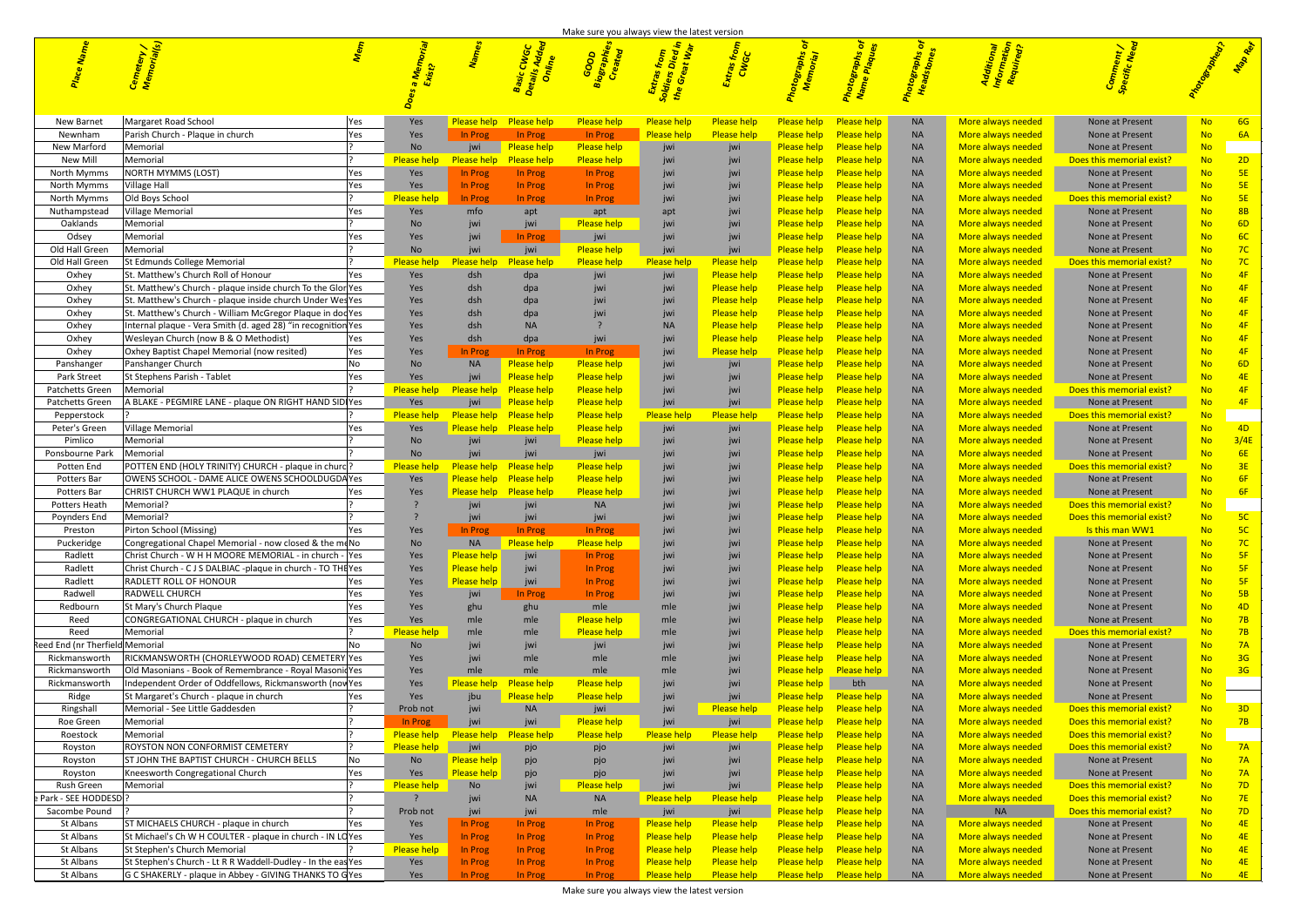| St Albans   R A W GAMLEN - seat in Abbey - (1ST BENCH) IN LOVIN(Yes                                                                    | was a <mark>in Proguesta America in Proguesia Please help Please help Please help Please help in America More always needed the Please help Please help Please help in America More always needed the Please help Please help Pleas</mark>                                   |                                                                                                                             |                                                                                                                                                                                                                                                                                                                                                    |                                            | <b>None at Present No. 4E</b>                                                                                                                                                                                                                                                                                                                               |                                                                                                                                                                                                                                                                                                                                                                                                                                                                                                                                                                                                                                                                                                                                                                                                          |
|----------------------------------------------------------------------------------------------------------------------------------------|------------------------------------------------------------------------------------------------------------------------------------------------------------------------------------------------------------------------------------------------------------------------------|-----------------------------------------------------------------------------------------------------------------------------|----------------------------------------------------------------------------------------------------------------------------------------------------------------------------------------------------------------------------------------------------------------------------------------------------------------------------------------------------|--------------------------------------------|-------------------------------------------------------------------------------------------------------------------------------------------------------------------------------------------------------------------------------------------------------------------------------------------------------------------------------------------------------------|----------------------------------------------------------------------------------------------------------------------------------------------------------------------------------------------------------------------------------------------------------------------------------------------------------------------------------------------------------------------------------------------------------------------------------------------------------------------------------------------------------------------------------------------------------------------------------------------------------------------------------------------------------------------------------------------------------------------------------------------------------------------------------------------------------|
| St Albans [Fleetville memorial (Hatfield Rd Cemetery)                                                                                  | Yes Please help In Prog in Prog Please help Please help Please help Please help NA More always needed None at Present No 4E<br>Please help Please help In Prog in Prog Please help Please help Please help Please help NA More always needed Does this memorial exist? No 4E |                                                                                                                             |                                                                                                                                                                                                                                                                                                                                                    |                                            |                                                                                                                                                                                                                                                                                                                                                             |                                                                                                                                                                                                                                                                                                                                                                                                                                                                                                                                                                                                                                                                                                                                                                                                          |
| St Albans   Tabernacle Baptist Church board, Victoria Street<br>St Paul's Walden   J M FIRTH - PARISH CHURCH                           | Nest the Please help Please help Please help Please help Please help Please help Please help NA More always needed                                                                                                                                                           |                                                                                                                             |                                                                                                                                                                                                                                                                                                                                                    |                                            | None at Present 1997 <b>No. 50</b>                                                                                                                                                                                                                                                                                                                          |                                                                                                                                                                                                                                                                                                                                                                                                                                                                                                                                                                                                                                                                                                                                                                                                          |
| St Stephens St Stephens Parish Memorial, Park Street                                                                                   | i No iwi iwi <mark>k</mark>                                                                                                                                                                                                                                                  |                                                                                                                             | Net always needed and the season of the season of the season of the season of the season of the season of the s                                                                                                                                                                                                                                    |                                            | None at Present                                                                                                                                                                                                                                                                                                                                             |                                                                                                                                                                                                                                                                                                                                                                                                                                                                                                                                                                                                                                                                                                                                                                                                          |
|                                                                                                                                        | Nes <mark>Please help Please help Please help</mark> i jwi i please help Please help NA More always needed                                                                                                                                                                   |                                                                                                                             |                                                                                                                                                                                                                                                                                                                                                    |                                            | None at Present the set                                                                                                                                                                                                                                                                                                                                     |                                                                                                                                                                                                                                                                                                                                                                                                                                                                                                                                                                                                                                                                                                                                                                                                          |
| Sawbridgeworth Sawbridgeworth Evangelical Congregational Church                                                                        | <mark>Please help  Please help  Please help   Please help  </mark> jwi                                                                                                                                                                                                       |                                                                                                                             |                                                                                                                                                                                                                                                                                                                                                    |                                            |                                                                                                                                                                                                                                                                                                                                                             |                                                                                                                                                                                                                                                                                                                                                                                                                                                                                                                                                                                                                                                                                                                                                                                                          |
| Shenleybury   Memorial<br>Shenleybury   SHENLEY (ST. BOTOLPH) CHURCH - plaque in church   Yes                                          | i Probinot i jwi i jwi <mark>k</mark><br>Please help Please help Please help iwi yii Please help Please help Nease help NA More always needed Does this memorial exist? No 5F                                                                                                | <mark>in Please help in</mark> the simulation of the simulation of the simulation of the simulation of the simulation of th |                                                                                                                                                                                                                                                                                                                                                    |                                            | jwi <mark>Please help Please help</mark> NA More always needed Does this memorial exist? No 5F                                                                                                                                                                                                                                                              |                                                                                                                                                                                                                                                                                                                                                                                                                                                                                                                                                                                                                                                                                                                                                                                                          |
| Shephall SHEPHALL (ST. MARY) CHURCH - plaque in church                                                                                 | Yes     jwi     jwi      jwi <mark>l In Prog and biwi    Please help</mark> ahu     NA    More always needed                                                                                                                                                                 |                                                                                                                             |                                                                                                                                                                                                                                                                                                                                                    |                                            | None at Present the <b>No. In the No. In the No. I</b>                                                                                                                                                                                                                                                                                                      |                                                                                                                                                                                                                                                                                                                                                                                                                                                                                                                                                                                                                                                                                                                                                                                                          |
| South Mimms   MISSION HALL SUNDAY SCHOOL - Village Hall                                                                                |                                                                                                                                                                                                                                                                              |                                                                                                                             | i jwi i jwi <mark>Please help in Proglam</mark> NA kata                                                                                                                                                                                                                                                                                            | More always needed <b>the set of the S</b> | None at Present                                                                                                                                                                                                                                                                                                                                             | No. 5F? I                                                                                                                                                                                                                                                                                                                                                                                                                                                                                                                                                                                                                                                                                                                                                                                                |
| South Oxhey   TRINITY PRESBYTERIAN CHURCH MEMORIAL - Gate/LyclYes                                                                      | Yes Please help Please help Please help Please help Please help Please help Please help NA More always needed                                                                                                                                                                |                                                                                                                             |                                                                                                                                                                                                                                                                                                                                                    |                                            | None at Present                                                                                                                                                                                                                                                                                                                                             |                                                                                                                                                                                                                                                                                                                                                                                                                                                                                                                                                                                                                                                                                                                                                                                                          |
| Spellbrook Memorial                                                                                                                    | a No in jwi i jwi i jwi i jwi i jwi <mark>Please help Please help</mark> NA <mark>More always needed i</mark>                                                                                                                                                                |                                                                                                                             |                                                                                                                                                                                                                                                                                                                                                    |                                            | None at Present                                                                                                                                                                                                                                                                                                                                             |                                                                                                                                                                                                                                                                                                                                                                                                                                                                                                                                                                                                                                                                                                                                                                                                          |
| Stanborough   Memorial?<br>ndon - St Edmunds CollH COLLINS CF - ST EDMUNDS COLLEGE - plaque - H COLlYes                                | Please help Please help Please help Please help Please help Please help Please help Please help NA More always needed<br>Yes jwi                                                                                                                                             |                                                                                                                             |                                                                                                                                                                                                                                                                                                                                                    |                                            | <b>Does this memorial exist?</b><br>None at Present                                                                                                                                                                                                                                                                                                         |                                                                                                                                                                                                                                                                                                                                                                                                                                                                                                                                                                                                                                                                                                                                                                                                          |
| Standon Green End   Memorial                                                                                                           |                                                                                                                                                                                                                                                                              | iwi kata i                                                                                                                  | a iwi <mark>Please help Please help</mark> NA <mark>More always needed i</mark>                                                                                                                                                                                                                                                                    |                                            | None at Present                                                                                                                                                                                                                                                                                                                                             |                                                                                                                                                                                                                                                                                                                                                                                                                                                                                                                                                                                                                                                                                                                                                                                                          |
| Stanstead Abbotts   ROBERT DENIS STEWART HARDING - plaque in church -   Yes                                                            | er and the text of the text of the text of the text of the text of the text of the text of the text of the tex<br>and the top of the top of the state of the state of the state of the state of the state of the state of the st                                             | and tool and tool and tool and                                                                                              | <u>iwi beth please help please help and all more always needed</u>                                                                                                                                                                                                                                                                                 |                                            | None at Present                                                                                                                                                                                                                                                                                                                                             |                                                                                                                                                                                                                                                                                                                                                                                                                                                                                                                                                                                                                                                                                                                                                                                                          |
| Stapleford   St Mary's Church Memorial Window                                                                                          | <b>Example 12 Series Series Series Series Series Series Series Series Series Series Series Series Series Series</b>                                                                                                                                                          | <b>In Prog</b> jwi                                                                                                          |                                                                                                                                                                                                                                                                                                                                                    |                                            | None at Present                                                                                                                                                                                                                                                                                                                                             |                                                                                                                                                                                                                                                                                                                                                                                                                                                                                                                                                                                                                                                                                                                                                                                                          |
| Stocking Pelham St Mary the Virgin, Stocking Pelham                                                                                    | a Mesa <mark>In Progation Progation Prog</mark> ation Progation Prog                                                                                                                                                                                                         |                                                                                                                             | a imin'ny departemantan'i Please indrindra dia 4 metatra. Ny faritr'i Normandiese ao indrindra dia 19 metatra.                                                                                                                                                                                                                                     |                                            | None at Present                                                                                                                                                                                                                                                                                                                                             |                                                                                                                                                                                                                                                                                                                                                                                                                                                                                                                                                                                                                                                                                                                                                                                                          |
| Tewin Water   Village<br>Titmore Green   Memorial                                                                                      | <mark>/ Please help  </mark> jwi   jwi   jwi  <br>i No i jiwi i jiwi na jiwi na jiwi na jiwi na jiwi na jiwi na jiwi na jiwi na jiwi na jiwi na jiwi na jiwi na                                                                                                              | and the state of the state of the state of the state of the state of the state of the state of the state of th              | jwi <mark>   Please help           Please help                  More always needed</mark>                                                                                                                                                                                                                                                          |                                            | jwi ji jwi jwi <mark>Please help Please help</mark> NA <mark>More always needed Does this memorial exist? No 6D  </mark><br>None at Present 1997 <b>No. 50</b>                                                                                                                                                                                              |                                                                                                                                                                                                                                                                                                                                                                                                                                                                                                                                                                                                                                                                                                                                                                                                          |
| Totteridge Memorial                                                                                                                    | window of the search of the search of the search of the search of the search of the search of the search of the<br>The search of the search of the search of the search of the search of the search of the search of the search o                                            |                                                                                                                             |                                                                                                                                                                                                                                                                                                                                                    |                                            | None at Present <b>None and Present</b><br>No 6G I                                                                                                                                                                                                                                                                                                          |                                                                                                                                                                                                                                                                                                                                                                                                                                                                                                                                                                                                                                                                                                                                                                                                          |
| ey Bottom (see Flamst Memoria                                                                                                          | . No jwi jwi jwi jwi jwi                                                                                                                                                                                                                                                     |                                                                                                                             | in the same of the same of the same of the same of the same of the same of the same of the same of the same of                                                                                                                                                                                                                                     |                                            | None at Present                                                                                                                                                                                                                                                                                                                                             |                                                                                                                                                                                                                                                                                                                                                                                                                                                                                                                                                                                                                                                                                                                                                                                                          |
| Turnford St Clements Churo                                                                                                             | <b>Property</b> Property Property Service Service Service Service Service Service Service Service Service Service Service Service Service Service Service Service Service Service Service Service Service Service Service Service S                                          | <u>in the set of the set of the set of the set of the set of the set of the set of the set of the set of the set o</u>      | iwi <mark>   Please help         Please help                 MA              More always needed</mark>                                                                                                                                                                                                                                             |                                            | None at Present                                                                                                                                                                                                                                                                                                                                             |                                                                                                                                                                                                                                                                                                                                                                                                                                                                                                                                                                                                                                                                                                                                                                                                          |
| Two Waters Memorial                                                                                                                    | i No jwi jwi <mark>N</mark>                                                                                                                                                                                                                                                  | i <mark>Please help i</mark> n the film of the film of the film of the film of the film of the film of the film of the film | i iwi i <mark>Please help Please help i</mark> NA i More always needed in the state of the Please help                                                                                                                                                                                                                                             |                                            | None at Present<br>Please help Please help Please help Please help Please help Please help Please help NA More always needed Does this memorial exist? No 5E/5F                                                                                                                                                                                             |                                                                                                                                                                                                                                                                                                                                                                                                                                                                                                                                                                                                                                                                                                                                                                                                          |
| Tyttenhanger Memorial<br>Walkern   Village Memori                                                                                      | e i yes i pjo i pjo i pjo                                                                                                                                                                                                                                                    | при приводите при приводите на приема в различното на приема в различното на приема в различното на приема при              |                                                                                                                                                                                                                                                                                                                                                    |                                            |                                                                                                                                                                                                                                                                                                                                                             |                                                                                                                                                                                                                                                                                                                                                                                                                                                                                                                                                                                                                                                                                                                                                                                                          |
| Waltham Cross   Memorial                                                                                                               |                                                                                                                                                                                                                                                                              |                                                                                                                             |                                                                                                                                                                                                                                                                                                                                                    |                                            | jwi Please-help Please-help iwi iwi Please-help-Please-help NA More-always-needed Does-this-memorial-exist? No 7F                                                                                                                                                                                                                                           |                                                                                                                                                                                                                                                                                                                                                                                                                                                                                                                                                                                                                                                                                                                                                                                                          |
| Waltham Cross   Christ Church, Waltham Cros                                                                                            | Yes <mark>Please help Please help Please help</mark> jwi bu please help mhi - NA More always needed                                                                                                                                                                          |                                                                                                                             |                                                                                                                                                                                                                                                                                                                                                    |                                            | None at Present the set                                                                                                                                                                                                                                                                                                                                     |                                                                                                                                                                                                                                                                                                                                                                                                                                                                                                                                                                                                                                                                                                                                                                                                          |
| Ware   Town memorial                                                                                                                   | Yes mle mle                                                                                                                                                                                                                                                                  |                                                                                                                             |                                                                                                                                                                                                                                                                                                                                                    |                                            | None at Present                                                                                                                                                                                                                                                                                                                                             |                                                                                                                                                                                                                                                                                                                                                                                                                                                                                                                                                                                                                                                                                                                                                                                                          |
| Warner's End Memorial<br>Water End   Memorial                                                                                          |                                                                                                                                                                                                                                                                              |                                                                                                                             |                                                                                                                                                                                                                                                                                                                                                    |                                            | NA <mark>Please help Please help Please help Please help</mark> NA More always needed Does this memorial exist? No 3E  <br>i in the second term of the second term of the second term of the second term of the second term of the second<br>In the second term of the second term of the second term of the second term of the second term of the second t |                                                                                                                                                                                                                                                                                                                                                                                                                                                                                                                                                                                                                                                                                                                                                                                                          |
| Watford WATFORD CEMETERY MEMORIAL                                                                                                      | in the Manager Manager of the Manager of the Manager of the Manager of the Manager of the Manager of the Manag                                                                                                                                                               |                                                                                                                             | and a similar term in the present of the sea below the sea below the present of the present of the present of t                                                                                                                                                                                                                                    |                                            |                                                                                                                                                                                                                                                                                                                                                             |                                                                                                                                                                                                                                                                                                                                                                                                                                                                                                                                                                                                                                                                                                                                                                                                          |
| Watford<br>Watford Borough Roll of Honour                                                                                              | la a sea <mark>Please help Please help i</mark> wi jwi                                                                                                                                                                                                                       |                                                                                                                             | and the same of the same term in the search of the search of the search of the search of the search of the sear<br>In the search of the search of the search of the search of the search of the search of the search of the searc                                                                                                                  |                                            | None at Present                                                                                                                                                                                                                                                                                                                                             | $\overline{4F}$                                                                                                                                                                                                                                                                                                                                                                                                                                                                                                                                                                                                                                                                                                                                                                                          |
| Watford St Michael and All Angels Church - memorial                                                                                    | n Mesa <mark>Please help Please help Dease help b</mark> iwi                                                                                                                                                                                                                 |                                                                                                                             | and the same of the same term in the search of the search of the search of the search of the search of the search of the search of the search of the search of the search of the search of the search of the search of the sea                                                                                                                     |                                            | None at Present                                                                                                                                                                                                                                                                                                                                             | $\sqrt{4F}$                                                                                                                                                                                                                                                                                                                                                                                                                                                                                                                                                                                                                                                                                                                                                                                              |
| St Michael and All Angels Church - plaque in church<br>Watford<br>Watford St Michael and All Angels Church - T S Pinn - window - B Yes | l Mesa i Sca <mark>Please help Please help</mark> iwi i ywi<br>Yes <mark>Please help Please help Please help i</mark> wi                                                                                                                                                     |                                                                                                                             | and the same of the search of the search of the search of the search of the search of the search of the search<br>and the same of the same term in the season of the season in the season in the season in the season in the sea<br>In the season in the season in the season in the season in the season in the season in the season in the seaso |                                            | None at Present<br>None at Present                                                                                                                                                                                                                                                                                                                          | $\overline{AB}$ and $\overline{AB}$ and $\overline{AB}$ are $\overline{AB}$ and $\overline{AB}$ are $\overline{AB}$ and $\overline{AB}$ are $\overline{AB}$ and $\overline{AB}$ are $\overline{AB}$ and $\overline{AB}$ are $\overline{AB}$ and $\overline{BA}$ and $\overline{BA}$ are $\overline{AB}$ and $\overline{BA}$ and $\overline{BA}$ and<br>$\overline{a}$ and $\overline{a}$ and $\overline{a}$                                                                                                                                                                                                                                                                                                                                                                                              |
| Watford<br>2Lt E C Halsey - plaque in church - TO THE GLORY OF GOYes                                                                   | Yes <mark>Please help Please help Please help</mark> iwi                                                                                                                                                                                                                     |                                                                                                                             | iwi <mark>Please help Please help  NA More always needed</mark>                                                                                                                                                                                                                                                                                    |                                            | None at Present                                                                                                                                                                                                                                                                                                                                             | $\overline{AB}$ and $\overline{AB}$ and $\overline{AB}$ and $\overline{AB}$ and $\overline{AB}$ and $\overline{AB}$ and $\overline{AB}$ and $\overline{AB}$ and $\overline{AB}$ and $\overline{BA}$ and $\overline{BA}$ and $\overline{BA}$ and $\overline{BA}$ and $\overline{BA}$ and $\overline{BA}$ and $\overline{BA}$ and $\overline{BA}$ and                                                                                                                                                                                                                                                                                                                                                                                                                                                      |
| Watford   ST JOHNS CHURCH - plaque in church                                                                                           | Yes <mark>Please help Please help Please help</mark> jwi                                                                                                                                                                                                                     |                                                                                                                             | jwi <mark>   Please help         Please help             NA                More always needed</mark>                                                                                                                                                                                                                                               |                                            | None at Present                                                                                                                                                                                                                                                                                                                                             | $\overline{AB}$ and $\overline{AB}$ and $\overline{AB}$ are $\overline{AB}$ and $\overline{AB}$ are $\overline{AB}$ and $\overline{AB}$ are $\overline{AB}$ and $\overline{AB}$ are $\overline{AB}$ and $\overline{AB}$ are $\overline{AB}$ and $\overline{AB}$ are $\overline{AB}$ and $\overline{BC}$ and $\overline{BC}$ are $\overline{BC}$ and                                                                                                                                                                                                                                                                                                                                                                                                                                                      |
| Watford   ST ANDREWS CHURCH - plaque in church                                                                                         | light in the Please help in the Please help in the Sea in the Please help in the Please help                                                                                                                                                                                 |                                                                                                                             |                                                                                                                                                                                                                                                                                                                                                    |                                            | None at Present                                                                                                                                                                                                                                                                                                                                             | $\overline{AB}$ and $\overline{AB}$ and $\overline{AB}$ and $\overline{AB}$ and $\overline{AB}$ and $\overline{AB}$ and $\overline{AB}$ and $\overline{AB}$ and $\overline{AB}$ and $\overline{BA}$ and $\overline{BA}$ and $\overline{BA}$ and $\overline{BA}$ and $\overline{BA}$ and $\overline{BA}$ and $\overline{BA}$ and $\overline{BA}$ and                                                                                                                                                                                                                                                                                                                                                                                                                                                      |
| 2LT E S BIRD - plaque in church - IN FOND AND LOVING Yes<br>Watford<br>Watford<br>ST ANDREWS CHURCH - Pulpit                           | <b>Example 3 Series Series Series Series Series Series Series Series Series Series Series Series Series Series S</b>                                                                                                                                                         |                                                                                                                             | jwi <mark>   Please help         Please help                  MA              More always needed</mark><br>jwi <mark>   Please help         Please help                  MA              More always needed</mark>                                                                                                                                 |                                            | None at Present<br>None at Present                                                                                                                                                                                                                                                                                                                          | $\overline{AB}$ and $\overline{AB}$ and $\overline{AB}$ and $\overline{AB}$ and $\overline{AB}$ and $\overline{AB}$ and $\overline{AB}$ and $\overline{AB}$ and $\overline{AB}$ and $\overline{BA}$ and $\overline{BA}$ and $\overline{BA}$ and $\overline{BA}$ and $\overline{BA}$ and $\overline{BA}$ and $\overline{BA}$ and $\overline{BA}$ and<br>$\begin{array}{ c c c c c }\n\hline\n\text{AB} & \text{AB} & \text{AB} & \text{AB} & \text{AB} & \text{AB} & \text{AB} & \text{AB} & \text{AB} & \text{AB} & \text{AB} & \text{AB} & \text{AB} & \text{AB} & \text{AB} & \text{AB} & \text{AB} & \text{AB} & \text{AB} & \text{AB} & \text{AB} & \text{AB} & \text{AB} & \text{AB} & \text{AB} & \text{AB} & \text{AB} & \text{AB} & \text{AB} & \text{AB} & \text{AB} & \text{AB} & \text{AB} &$ |
| Watford<br><b>CHRIST CHURCH - memorial</b>                                                                                             | Yes <mark>Please help Please help Please help i</mark> wi                                                                                                                                                                                                                    | <b>u jwi</b>                                                                                                                | jwi <mark>Please help Please help NA More always needed</mark>                                                                                                                                                                                                                                                                                     |                                            | None at Present                                                                                                                                                                                                                                                                                                                                             | $\overline{AB}$ and $\overline{AB}$ and $\overline{AB}$ and $\overline{AB}$ and $\overline{AB}$ and $\overline{AB}$ and $\overline{AB}$ and $\overline{AB}$ and $\overline{AB}$ and $\overline{AB}$ and $\overline{AB}$ and $\overline{AB}$ and $\overline{BA}$ and $\overline{BA}$ and $\overline{BA}$ and $\overline{BA}$ and $\overline{BA}$ and                                                                                                                                                                                                                                                                                                                                                                                                                                                      |
| CHRIST CHURCH - plaque in church<br>Watford                                                                                            | e Maria <mark>Please help Please help MPlease help i</mark> n Jiwi                                                                                                                                                                                                           |                                                                                                                             | iwi <mark>Please help Please help in NA in More always needed i</mark> n                                                                                                                                                                                                                                                                           |                                            | None at Present                                                                                                                                                                                                                                                                                                                                             | <mark>o 4F</mark>                                                                                                                                                                                                                                                                                                                                                                                                                                                                                                                                                                                                                                                                                                                                                                                        |
| Watford<br>CHRIST CHURCH - unknown soldier                                                                                             | e Maria <mark>Please help Please help - Please help -</mark> Please help - Please help - Please help                                                                                                                                                                         |                                                                                                                             | jwi <mark>   Please help            Please help                                    More always needed      </mark>                                                                                                                                                                                                                                 |                                            | None at Present                                                                                                                                                                                                                                                                                                                                             |                                                                                                                                                                                                                                                                                                                                                                                                                                                                                                                                                                                                                                                                                                                                                                                                          |
| Watford ST JAMES CHURCH<br>Watford   Watford Fields - ST JAMES CHURCH                                                                  | <b>Please help Please help Please help Please help</b> jwi<br>n Maria <mark>Please help Please help Please help</mark> iwi                                                                                                                                                   |                                                                                                                             | iwi <mark>Please help      Please help            NA             More always needed                       </mark>                                                                                                                                                                                                                                  |                                            | in the threase help Please help <b>NATT More always needed</b> Does this memorial exist? Not AFT<br>None at Present                                                                                                                                                                                                                                         |                                                                                                                                                                                                                                                                                                                                                                                                                                                                                                                                                                                                                                                                                                                                                                                                          |
| Watford   ALL SAINTS CHURCH                                                                                                            | <b>Please help Please help</b> In Prog and In Prog                                                                                                                                                                                                                           | in the set of the set of the set of the set of the set of the set of the set of the set of the set of the set o             |                                                                                                                                                                                                                                                                                                                                                    |                                            | in the theory of the process of the set of the set of the set of the set of the set of the set of the set of t<br>In the set of the set of the set of the set of the set of the set of the set of the set of the set of the set                                                                                                                             |                                                                                                                                                                                                                                                                                                                                                                                                                                                                                                                                                                                                                                                                                                                                                                                                          |
| G HARVEY - ALL SAINTS CHURCHHORSESHOE LAWATFOIYes<br>Watford                                                                           | <b>Example 19 September 2016</b> Please help and separate terms in the separate terms in the separate terms in the sep                                                                                                                                                       |                                                                                                                             | and the same of the present of the sense of the sense of the sense of the sense of the sense of the sense of t<br>Sense of the sense of the sense of the sense of the sense of the sense of the sense of the sense of the sense o                                                                                                                  |                                            | None at Present                                                                                                                                                                                                                                                                                                                                             |                                                                                                                                                                                                                                                                                                                                                                                                                                                                                                                                                                                                                                                                                                                                                                                                          |
| Watford   Watford Congregational Church Memorial                                                                                       | <b>Example 19 Separat Property Conservance Property</b> Press Press Press Press Press Press Press Press Press Press P                                                                                                                                                        |                                                                                                                             | a jwia a <mark>Please help Please help a NA More always needed</mark>                                                                                                                                                                                                                                                                              |                                            | None at Present                                                                                                                                                                                                                                                                                                                                             | No 4F                                                                                                                                                                                                                                                                                                                                                                                                                                                                                                                                                                                                                                                                                                                                                                                                    |
| Watford 1st S.W. Herts Scout Troop Memorial, Watford                                                                                   | <b>Example 19 Series Please help</b> Please help in the please help                                                                                                                                                                                                          |                                                                                                                             | and the same of the search of the search of the search of the search of the search of the search of the search                                                                                                                                                                                                                                     |                                            | None at Present                                                                                                                                                                                                                                                                                                                                             | $\sqrt{1 - 4F}$                                                                                                                                                                                                                                                                                                                                                                                                                                                                                                                                                                                                                                                                                                                                                                                          |
| Watford   North Watford Methodist Church Memorial, Watford   Yes<br>Watford Beechen Grove Baptist Church Memorial, Watford             | n Mesa <mark>Please help Please help Please help i</mark> y ji ji ji ku<br>e Maria <mark>Please help Please help Please help i</mark> pri                                                                                                                                    |                                                                                                                             | and the same of the present of the sense of the sense of the sense of the sense of the sense of the sense of t<br>Sense of the sense of the sense of the sense of the sense of the sense of the sense of the sense of the sense o<br>a jwiana <mark>Please help Please help</mark> NA <mark>More always needed t</mark>                            |                                            | None at Present<br>None at Present                                                                                                                                                                                                                                                                                                                          | $\overline{AB}$ and $\overline{AB}$ and $\overline{AB}$ and $\overline{AB}$ and $\overline{AB}$ and $\overline{AB}$ and $\overline{AB}$ and $\overline{AB}$ and $\overline{AB}$ and $\overline{AB}$ and $\overline{AB}$ and $\overline{AB}$ and $\overline{AB}$ and $\overline{BC}$ and $\overline{BC}$ and $\overline{BC}$ and $\overline{BC}$ and<br>$\overline{AB}$ and $\overline{AB}$ and $\overline{AB}$ are $\overline{AB}$ and $\overline{AB}$ are $\overline{AB}$ and $\overline{AB}$ are $\overline{AB}$ and $\overline{AB}$ are $\overline{AB}$ and $\overline{AB}$ are $\overline{AB}$ and $\overline{AB}$ are $\overline{AB}$ and $\overline{BC}$ and $\overline{BC}$ are $\overline{BC}$ and                                                                                               |
| Primitive Methodist Church Memorial, Watford<br>Watford                                                                                | in the Sea of <mark>Please help Please help in the Sease help i</mark> n the Sease help in the Sease help in the Sease of th                                                                                                                                                 |                                                                                                                             | jwi <mark>   Please help         Please help             NA                More always needed</mark>                                                                                                                                                                                                                                               |                                            | None at Present                                                                                                                                                                                                                                                                                                                                             | $\begin{array}{ c c c c c }\n\hline\n\text{A-F} & \text{A-F} & \text{A-F} & \text{B-F} & \text{B-F} & \text{B-F} & \text{B-F} & \text{B-F} & \text{B-F} & \text{B-F} & \text{B-F} & \text{B-F} & \text{B-F} & \text{B-F} & \text{B-F} & \text{B-F} & \text{B-F} & \text{B-F} & \text{B-F} & \text{B-F} & \text{B-F} & \text{B-F} & \text{B-F} & \text{B-F} & \text{B-F} & \text{B-F} & \text{B-F} & \text{B-F} & \text$                                                                                                                                                                                                                                                                                                                                                                                  |
| Watford   LEAVESDEN WW1 MEMORIAL - ALL SAINTS CHURCH   Ye                                                                              | in the Sea of Please help <mark>Please help in the Sease help</mark> in the Sease help in the Sease help in the Sease help                                                                                                                                                   |                                                                                                                             | iwi <mark>Please help Please help in NA in More always needed</mark>                                                                                                                                                                                                                                                                               |                                            | None at Present                                                                                                                                                                                                                                                                                                                                             |                                                                                                                                                                                                                                                                                                                                                                                                                                                                                                                                                                                                                                                                                                                                                                                                          |
| Watford<br>LEAVESDEN SAFE RETURN MEMORIAL                                                                                              | Yes <mark>Please help Please help Please help</mark> jwi                                                                                                                                                                                                                     |                                                                                                                             | jwi <mark>   Please help         Please help                  More always needed                </mark>                                                                                                                                                                                                                                            |                                            | None at Present                                                                                                                                                                                                                                                                                                                                             |                                                                                                                                                                                                                                                                                                                                                                                                                                                                                                                                                                                                                                                                                                                                                                                                          |
| Watford   ST MARYS CHURCH                                                                                                              | a a bha anns an Sean an Sean an Sean an Sean an Sean an Sean an Sean an Sean an Sean an Sean an Sean an Sean a<br><b>Example 10 Program</b>                                                                                                                                  | i jwi jwi l                                                                                                                 | jwi <mark>   Please help         Please help             NA                More always needed</mark>                                                                                                                                                                                                                                               |                                            | None at Present                                                                                                                                                                                                                                                                                                                                             |                                                                                                                                                                                                                                                                                                                                                                                                                                                                                                                                                                                                                                                                                                                                                                                                          |
| Watford<br>CAPT J S R LAKE AND LT R ST G LAKE - plaque in church $\frac{1}{1}$ Ye<br>Watford   HOLY ROOD CHURCH PARISHIONERS - plaque  | Yes <mark>Please help Please help Please help</mark><br>l Mes <mark>Please help Please help Please help i</mark> jwi                                                                                                                                                         | <b>o</b> jwi                                                                                                                | in the Sealer Please help in the More always needed to the More always needed to the Please help<br>jwi <mark>   Please help         Please help                  More always needed                </mark>                                                                                                                                        |                                            | None at Present<br>None at Present                                                                                                                                                                                                                                                                                                                          |                                                                                                                                                                                                                                                                                                                                                                                                                                                                                                                                                                                                                                                                                                                                                                                                          |
| Watford   DERBY ROAD BAPTIST CHURCH                                                                                                    | Later of the Please help Please help Please help                                                                                                                                                                                                                             | <u>na j</u> wi                                                                                                              |                                                                                                                                                                                                                                                                                                                                                    | More always needed                         | None at Present                                                                                                                                                                                                                                                                                                                                             |                                                                                                                                                                                                                                                                                                                                                                                                                                                                                                                                                                                                                                                                                                                                                                                                          |